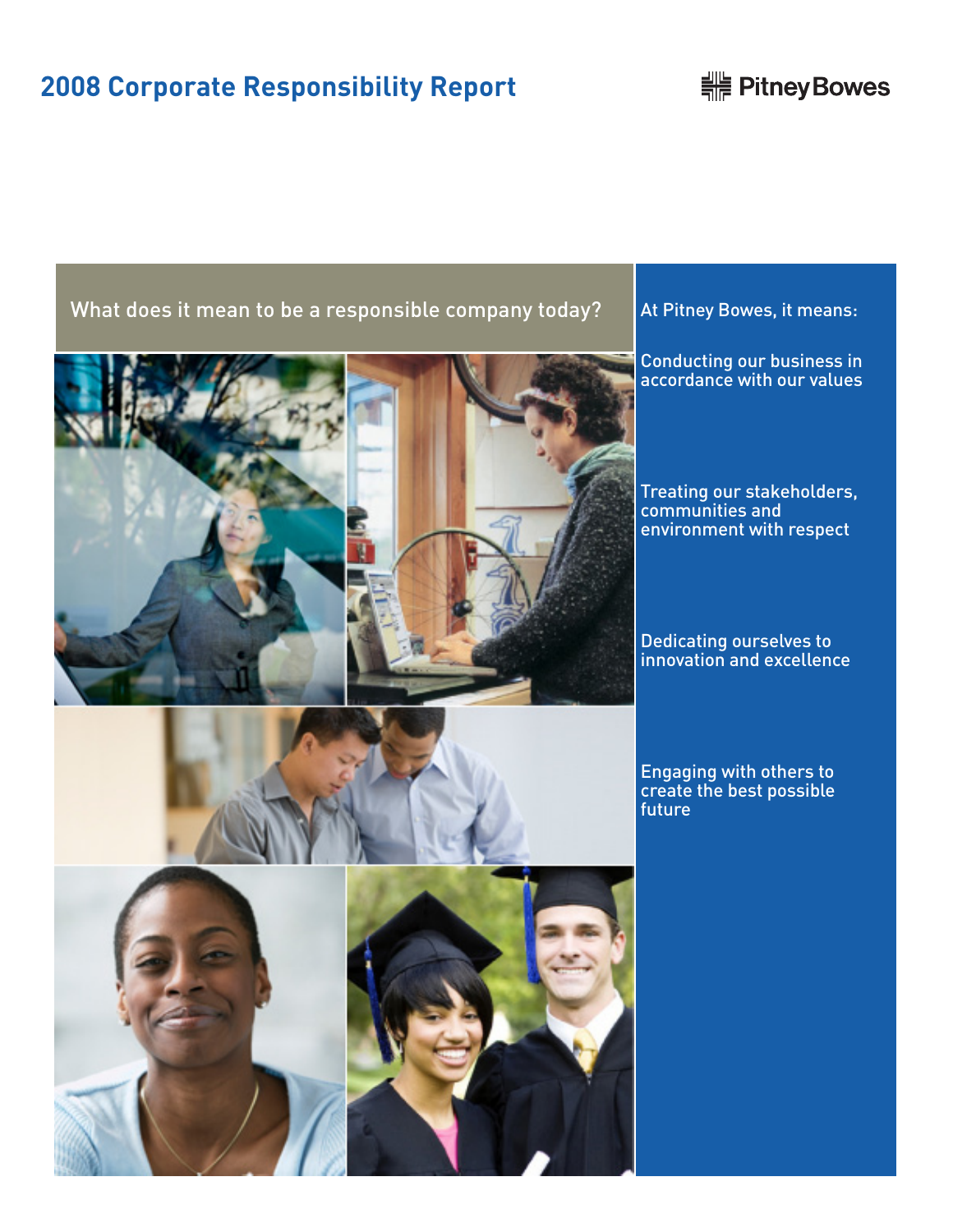# **Letter from Murray D. Martin**

This Corporate Responsibility Report builds on a long tradition of good governance and proud citizenship at Pitney Bowes. At the same time, it offers proof of a new level of commitment and capability as we face today's evolving markets and escalating environmental challenges.

We've always been a company of strong values and high expectations. From our early commitment to a diverse workforce to recent innovations in product recycling, family wellness and community service, we have consistently sought to do the right thing for customers, employees and the world around us. I am particularly proud of what we achieved in 2008, growing our business in a turbulent economy while simultaneously:

- • Publicly reporting our carbon footprint through the international Carbon Disclosure Project
- Developing a new service, ecowise<sup>sm</sup>, to help customers reduce the carbon impact of their print-to-mail operations
- • Being recognized for the third consecutive year as one of the World's Most Ethical Companies by The Ethisphere Institute, a research group promoting best practices in ethics, compliance and corporate governance
- Earning a place on *Black Enterprise* magazine's list of the Top 40 Best Companies for Diversity for the fifth year in a row
- • Improving workplace safety, reducing lost workday injury cases per 100 employees by 23 percent from 2007 levels
- Boosting enrollment by 79 percent in our *Fit 'n' Fun* family wellness program
- • Supporting education initiatives that help reduce the achievement gap and strengthen workforce preparedness
- • Making a difference in our communities through employee volunteerism and giving programs.

As always, we continue to seek new ways to improve our performance. Current areas of focus include strengthening managerial ranks through diversity and inclusion and working with customers and suppliers to reduce carbon impact throughout the mailstream. In coming years, our intent is to issue corporate responsibility reports annually. In the meantime, we welcome your feedback at community at: corporate.responsibility@pb.com.

To all of our employees—my sincere thanks for your hard work and commitment to responsible operations worldwide. To our other stakeholders—let us continue to work together on the urgent business before us.

Murray D. Martin Chairman, President & CEO



Murray D. Martin Chairman, President & CEO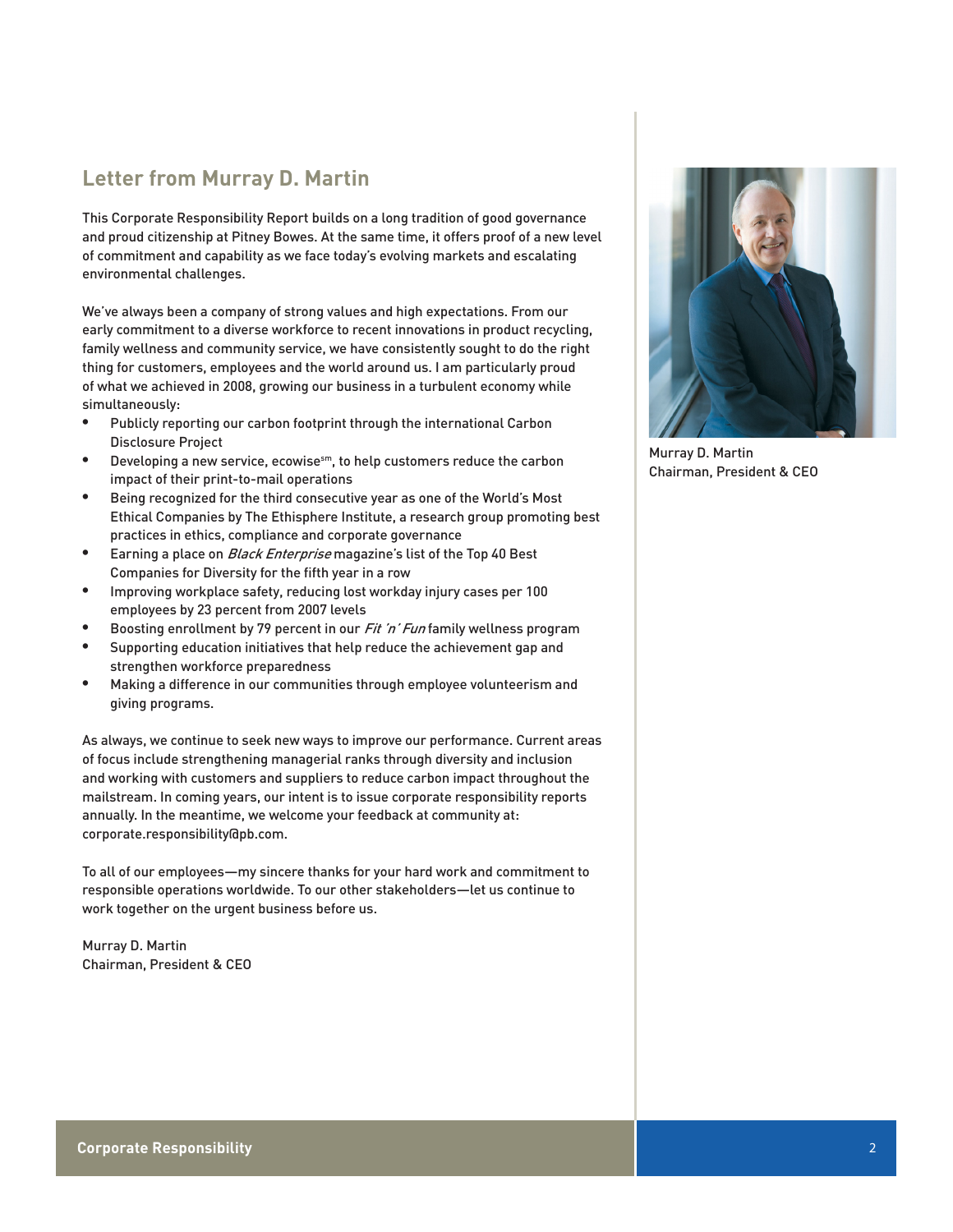# 

# **Our Business Practices**

We demonstrate our commitment to corporate responsibility every day.

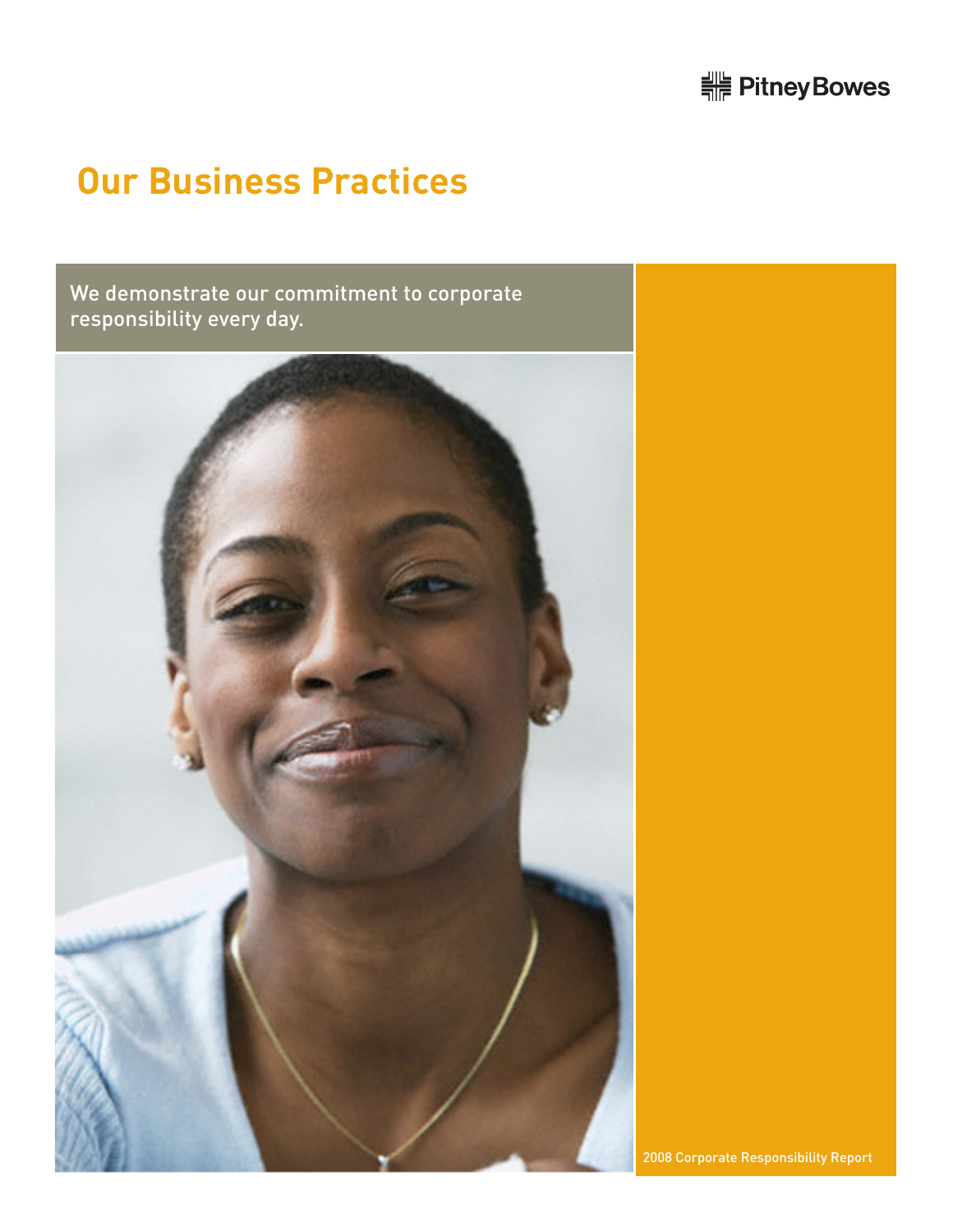# **Our Business Practices**

We demonstrate our commitment to corporate responsibility every day through our policies and actions. Our values provide a framework and standards to guide our conduct and ensure that our success is built on honest and fair practices. We support this framework with robust systems to protect our company from business risks and protect the personal privacy of our employees.

## **Values and Ethics**

Our values define us as individuals and as a company. We have high ethical standards, and we train our employees to help ensure that they always act in an honest and forthright manner.

## **Risk and Business Continuity**

We believe we have a responsibility to our people and our customers to ensure the continuity of our business during times of crisis. We have robust systems in place to identify, prioritize and mitigate risk, including financial and sustainability risks.

### **Privacy**

We are committed to protecting the privacy of personal and sensitive information. We have systems to protect privacy while ensuring information security, and to protect the confidentiality of employee communications on sensitive matters.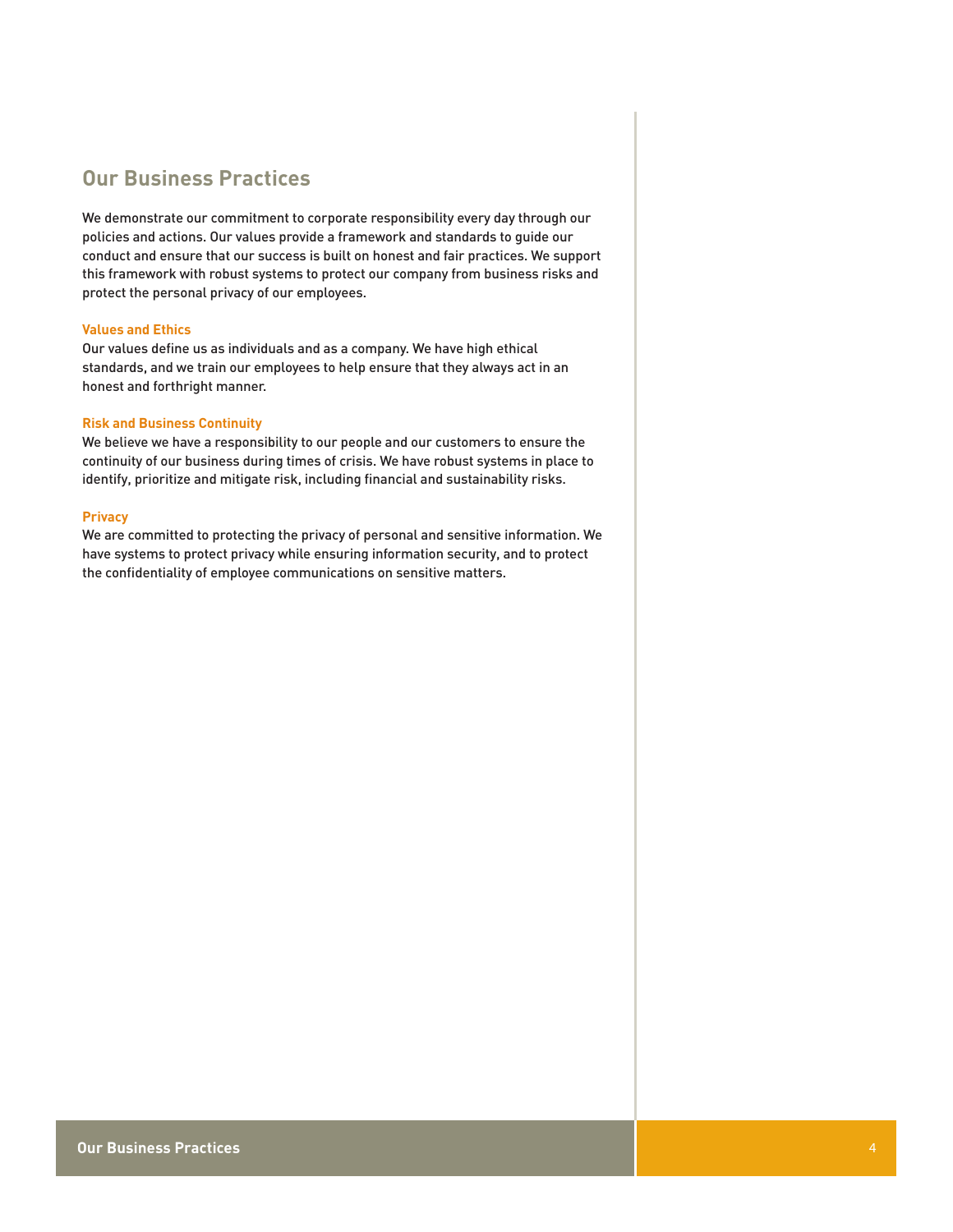## **Values and Ethics**

## **Values**

Our approach to corporate responsibility is grounded in shared values. Our values have been a strength of the company for generations, though how we describe them has evolved. In 2007/8, under the stewardship of our Chairman, President and CEO, Murray Martin, we surveyed our employees and used their feedback to redefine our values in a clear, concise and current manner. They are:

### **Put Customers First**

- We focus on our customers' success
- We respond to customers quickly
- We create solutions for tomorrow

## **Collaborate**

- We work inclusively, treating employees with dignity and respect
- We work collaboratively with each other and our customers
- We embrace diverse viewpoints
- We support our local communities

#### **Be Passionate**

- We act with a sense of urgency
- We drive for results and celebrate success
- We accelerate innovation to deliver unique value

#### **Be Accountable**

- We deliver on our promises and commitments
- We set challenging goals, measure outcomes and reward success

#### **Act with Integrity**

- We care
- We do the right thing
- We consider the consequences of our actions.

We have been promoting our restated values through a variety of internal communications, including talks by senior management as well as print and online media. This will continue.

"Organizations that support and communicate company values have much higher employee engagement. We need this to meet all our other business goals. We want to provide employees with an easy, memorable filter for decision-making and standard-setting."

Murray Martin

"Values need to be a lot more than words, they need to be something that people are accountable for each and every day."

Employee responding to survey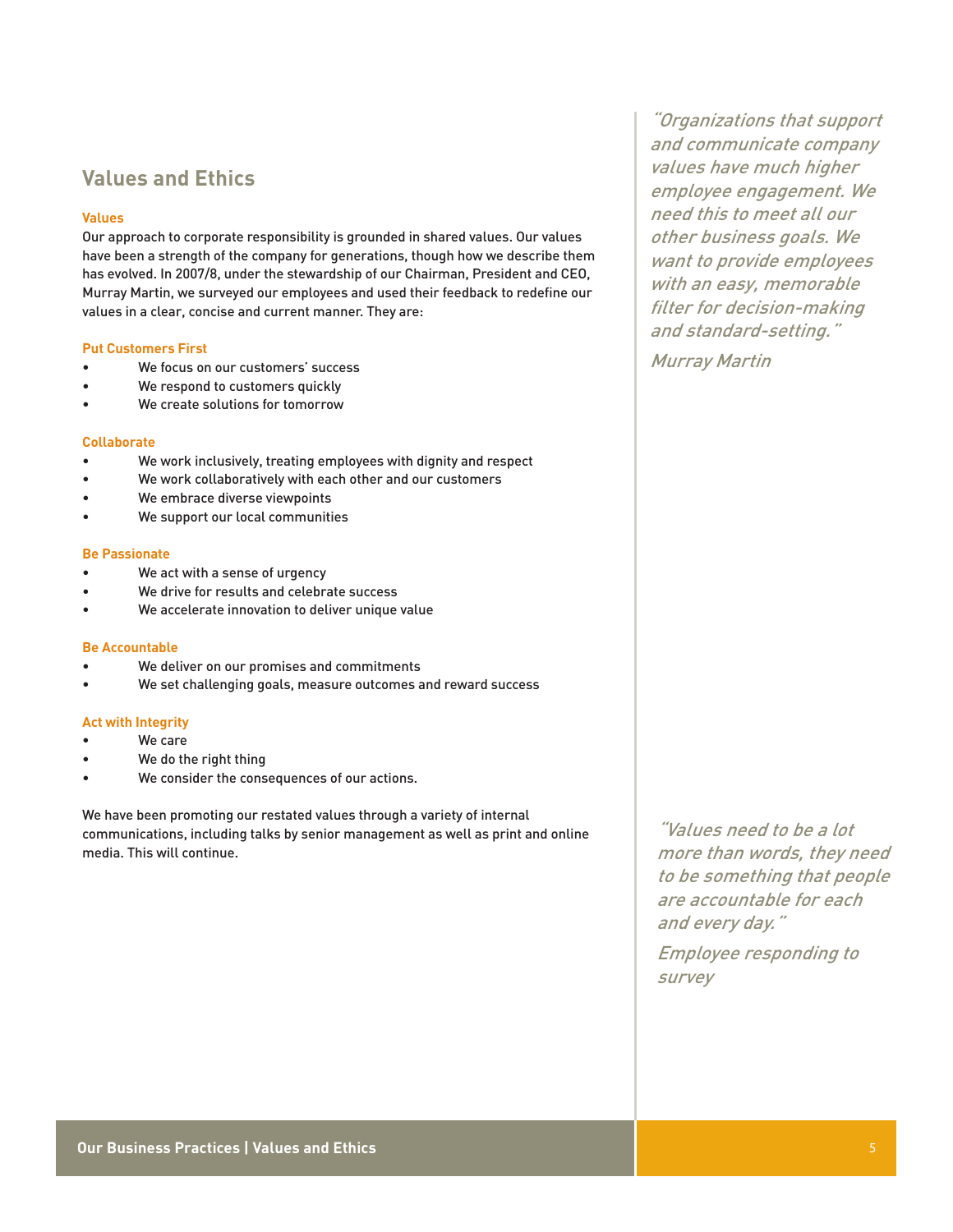#### **Ethics**

We all make ethical decisions every day. Our approach is to be clear with our employees about our expectations of them, and to provide the practical resources they can use to learn about their obligations and get guidance on how they can gear their actions both inside and outside the workplace to reflect the policy and legal guidelines that govern Pitney Bowes.

#### **Code of Conduct**

Our code of conduct, the Pitney Bowes Business Practices Guidelines, describes and illustrates ethical and compliance issues that impact our employees, our customers, our business partners and the communities in which we live. To reinforce our commitment to ethical behavior and legal compliance, we have linked our standards on ethical behavior to annual employee performance evaluation and compensation. As part of their annual performance evaluations, employees are rated on how well they demonstrate ethical leadership. Additionally, employees are given the opportunity to voice their opinions on the ethics demonstrated by their managers and senior management in our annual employee engagement survey.

### **Training**

Each year, employees are required to take training on specific Company policy, practices and the law covering such topics as records retention, antitrust or anticorruption. Training will be offered through seminars, online and through webex, and through other channels for employees who do not have access to a computer.

### **Advice and reporting channels**

We encourage employees to seek advice in dealing with ethical dilemmas and to report any suspected wrongdoing. Our Ethics Help Line, operated by a third party 24 hours a day, seven days a week, enables employees to report wrongdoing anonymously and in virtually any language, without fear of retaliation. Employees also can contact the Global Ethics & Business Practices Department in person or anonymously through hard copy mail, telephone or email delivered to a special email address. All claims of potential violations of law or policy are reviewed and investigated as appropriate. In the event a complaint is verified, appropriate disciplinary action is taken.

## **Metrics**

We are constantly monitoring and analyzing various measurements of the performance of our ethics and compliance efforts to improve the effectiveness of programs. Pitney Bowes has been a member in good standing in the FTSE4Good Index, the responsible investment index sponsored by the FTSE Group. FTSE's review of eligible companies focuses primarily on anti-bribery/anti-corruption policies and practices.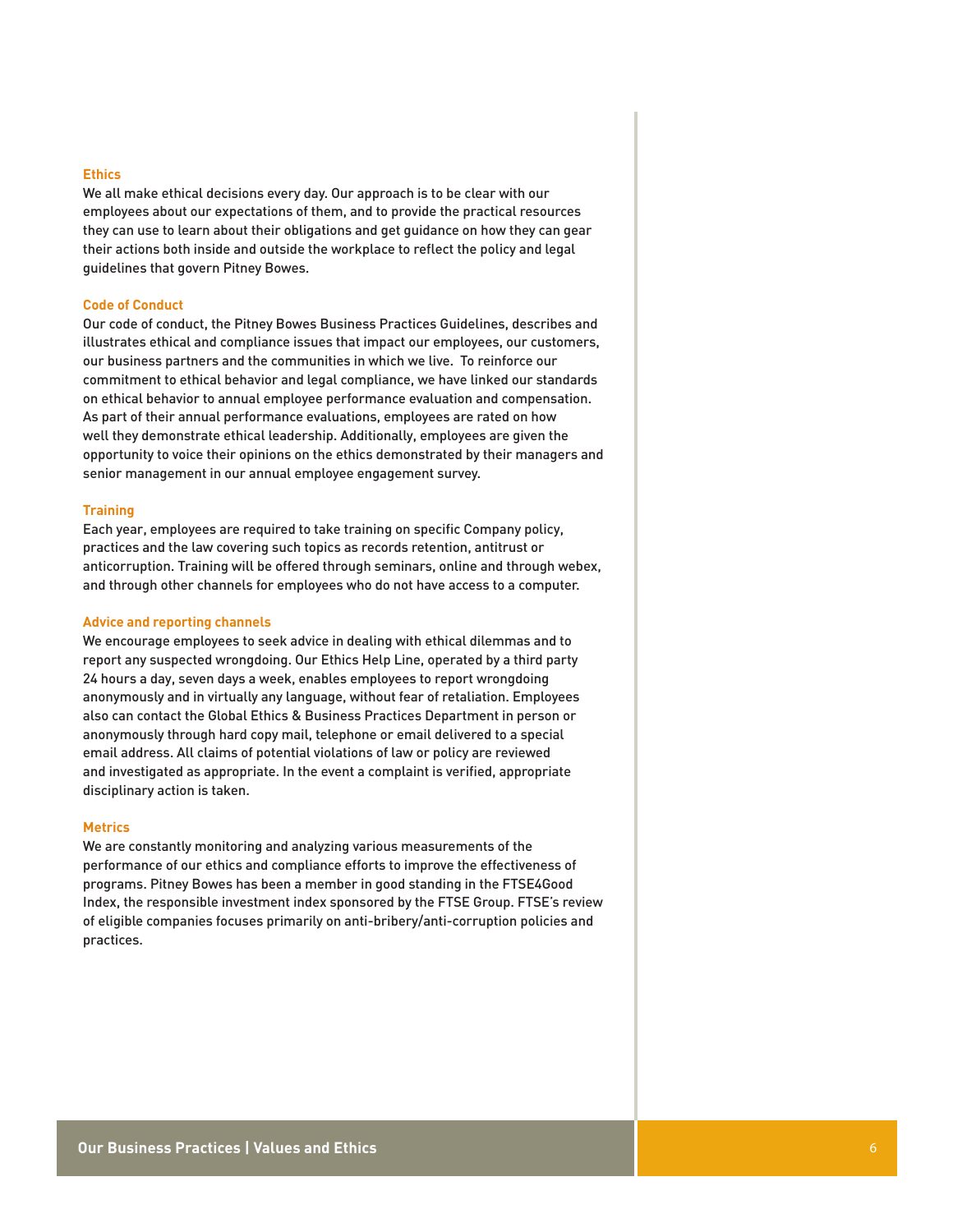## **Risk and Continuity**

## **Risk**

We have a structured, consistent and continuous risk management process in place across the organization. This Enterprise Risk Management system identifies and prioritizes potential risks to the business, including financial, environmental and societal. These risks are then assessed in terms of probability, severity and status of mitigation plans. The risks identified are reviewed by a senior management Risk Steering Committee and the Board of Directors. The risk management process is reviewed independently by the Audit Committee of the Board.

The result is a strategic approach towards risk. By focusing on those issues that can impact how well we achieve our long-term goals, management is able to balance risk and reward appropriately and holistically. The interests of management, employees and shareholders are further strengthened and aligned. Communication and understanding of risk becomes part of the company's culture, serving a proactive function and not merely a defensive one.

#### **Continuity of business**

We have established processes to support the continuity of our businesses during times of crisis. With a core staff and engagement by our business units, we are able to respond appropriately as events arise. We also train our employees, run simulation exercises and evaluate our program each year for potential improvements.

In addition, through our Management Services unit, we offer our customers business recovery services to help them manage their continuity risk.

We have a free personal assistance crisis line available to employees internationally and in multiple languages.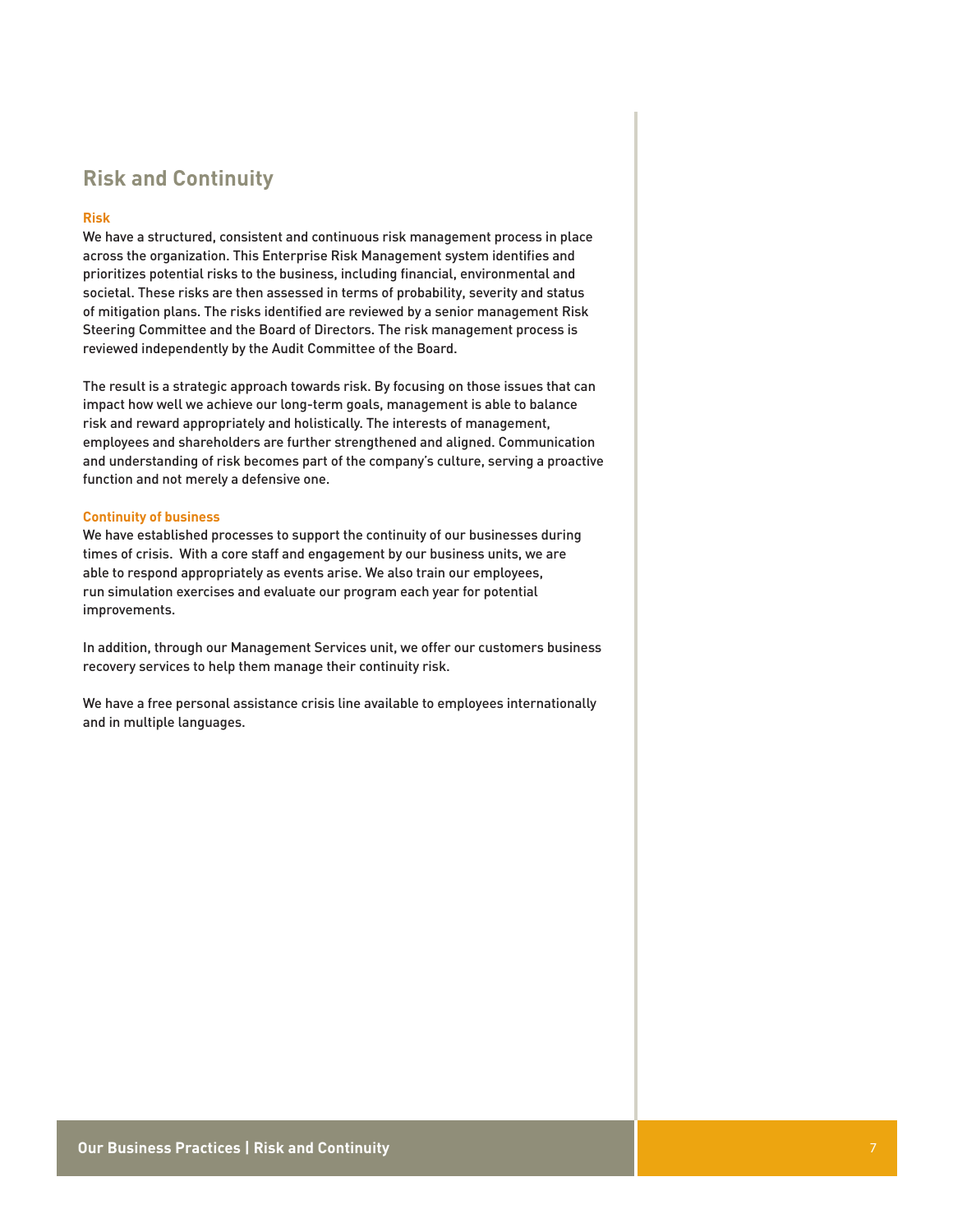# **Privacy**

We handle sensitive and personal data, and many of our customers use our products to manage personal information. We have formal governance, training programs, policies and compliance assessments relating to privacy and information security.

Our global policies, procedures and standards cover privacy and data protection, information security and acceptable use. Special policies apply to employees handling particularly sensitive data. Incident response procedures are in place for investigating and remediating any potential or actual departure from those policies.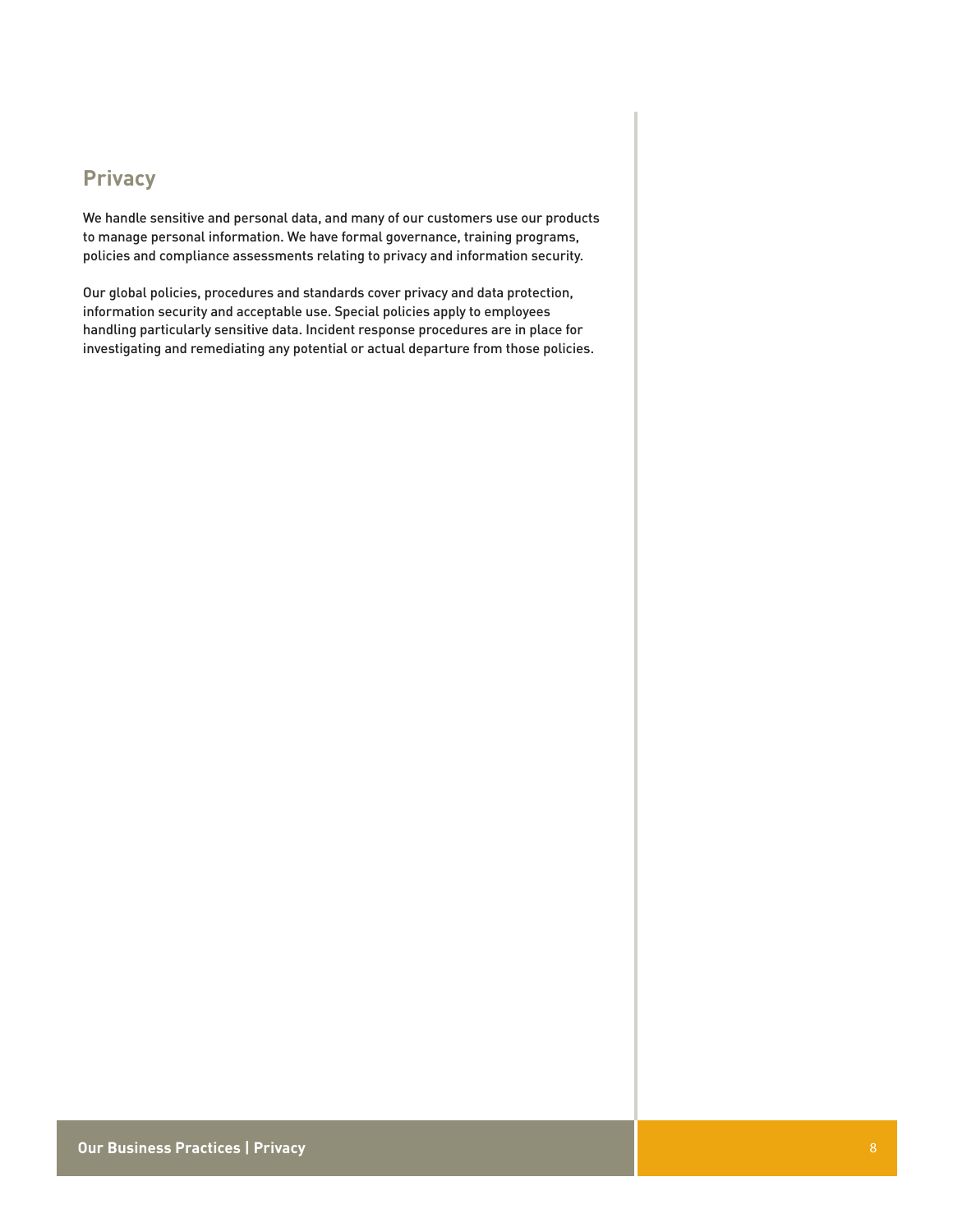# <u> <sup>-</sup> Pitney Bowes</u>

# **Environment**

# Pitney Bowes is dedicated to reducing our environmental impact.



2008 Corporate Responsibility Report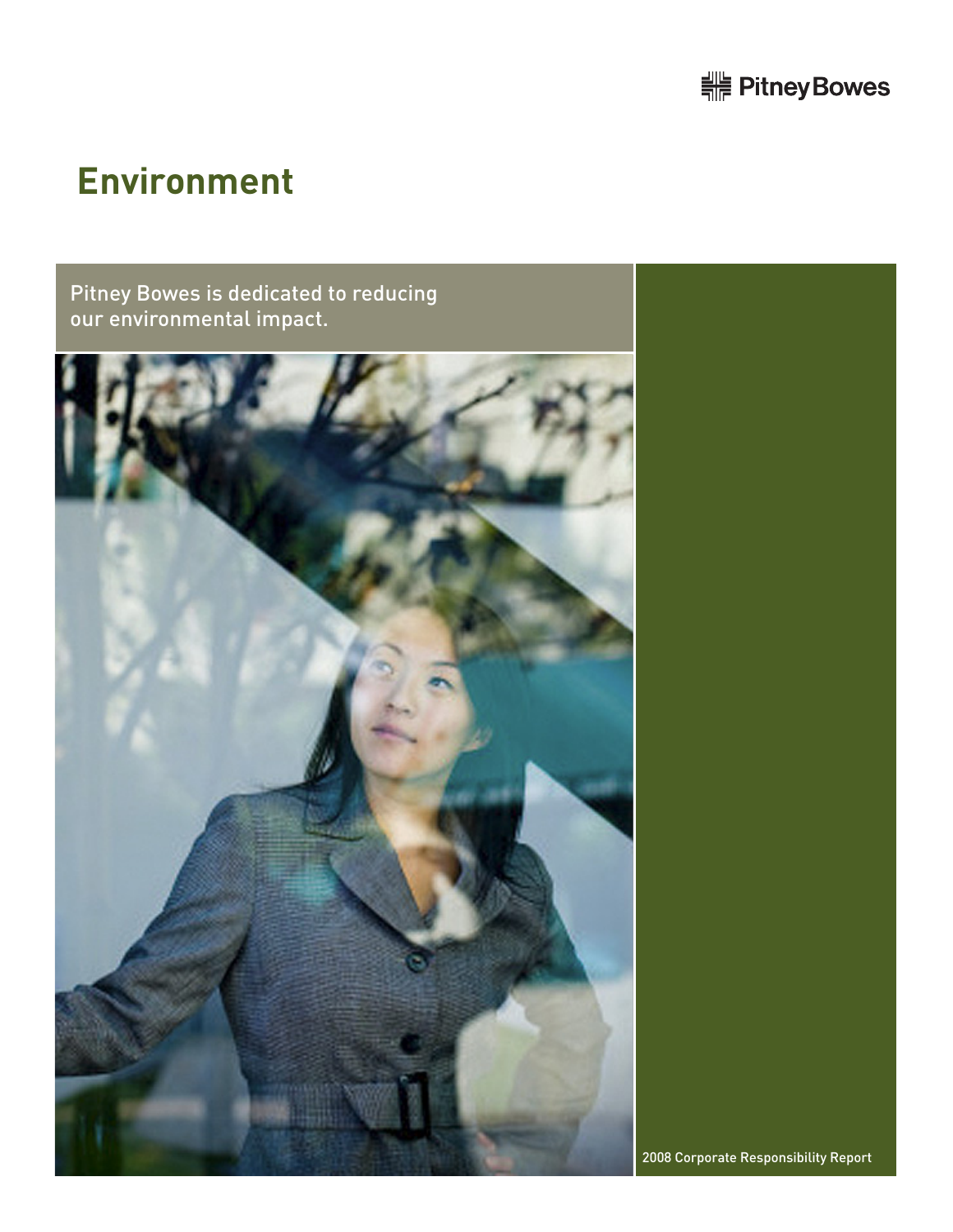# **Environment**

Pitney Bowes is committed to reducing the environmental impact of our operations, products and services. We are also taking a leading role within our industry to enhance the effectiveness of mail as a communication channel and correct widespread misperceptions about the environmental impact of mail, particularly in comparison with the impact of other consumer activities.

### **Our industry**

We have a history of environmental leadership in our industry. We work with other companies, industry organizations and postal services to advance environmental research and establish and promote best practices.

## **Our products**

We design our products to have a minimal environmental impact at every stage from manufacturing and distribution to eventual return and recovery. We provide innovative mailstream solutions to help our customers reduce their environmental impact as well.

#### **Our operations**

We work continuously to improve energy efficiency in all our operations. We measure our carbon footprint and seek ways to reduce it. We promote environmentally responsible practices in paper procurement and print production.

## **Performance 2008**

We report our carbon emissions, product stewardship and recycling tonnage.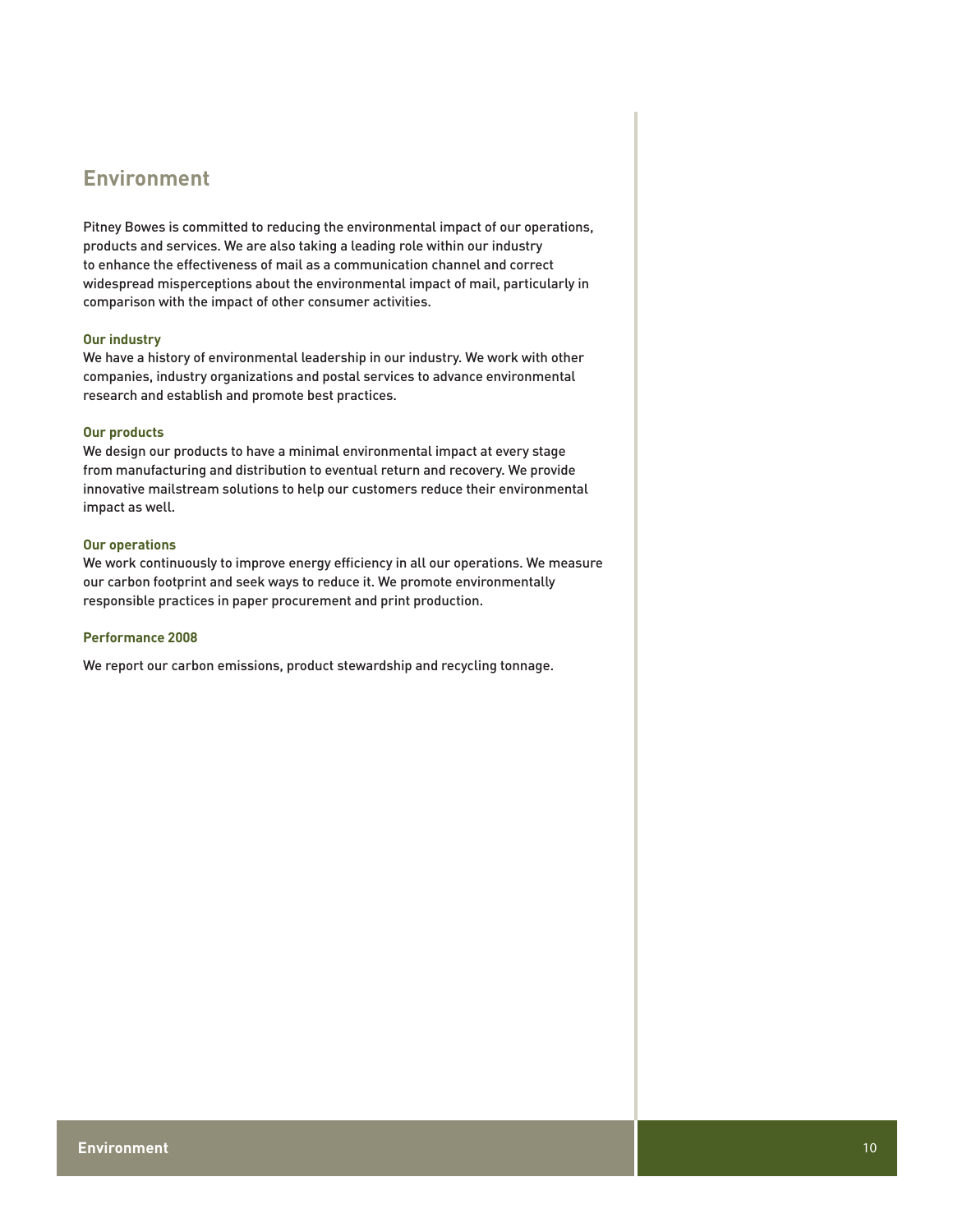## **Our Industry**

We have a history of environmental leadership in the mail industry. We work with other companies, industry organizations and postal services to advance environmental research and establish and promote best practices.

Our leadership focuses on building awareness of our industry's contributions, addressing misperceptions on the environmental impact of mail and how mail compares to other consumer activities. We publish research and collaborate with industry associations such as the Direct Marketing Association and Envelope Manufacturers Association as well as U.S. and international postal organizations.

Our publications include The Truth About Green, a survey report highlighting ways mailers can protect the environment and their industry; The Environmental Impact of Mail: A Baseline; and Mail, E-mail and the Environment – a Pitney Bowes Perspective. We have also played a leading role in recent industry activities, including the USPS Greening of the Mail Task Force, Direct Marketing Association Committee for Environment and Social Responsibility, mail forums and postal customer councils.

## Case Study

**Pitney Bowes establishes Eco-Patent Commons with IBM, Nokia, Sony and the World Business Council for Sustainable Development.** Pitney Bowes became a founding member of the Eco-Patent Commons in 2008. This initiative was created to encourage businesses to develop environmentally responsible products and services, building upon previously patented technologies that have been donated to the public domain. Xerox, DuPont and Bosch have since joined the Commons.

## Case Study

In 2008, we helped organize "**Make Mail Greener: A World Environment Center Roundtable"** at the National Press Club in Washington, D.C. The event brought together leaders from industry, trade associations, government and environmental nonprofits for a spirited discussion about environmental misperceptions and challenges for the mailing industry.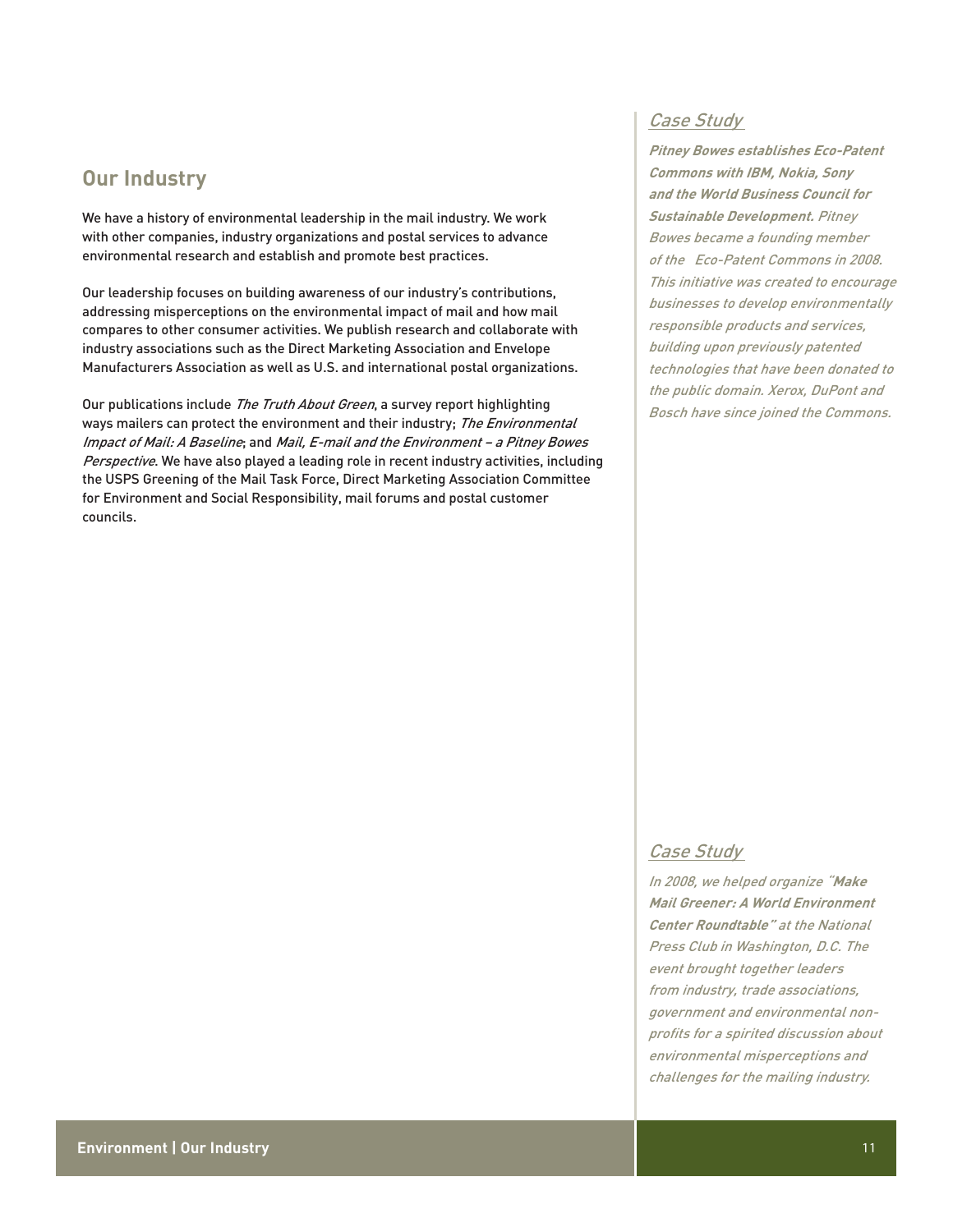## **Our Products**

We design our products to have a minimal environmental impact at every stage from manufacturing and distribution to eventual return and recovery. We provide innovative mailstream solutions to help our customers reduce their environmental impact as well.

## **Design for Environmental Quality**

Environmental considerations are incorporated as early as possible in the product design process under our Design for Environmental Quality (DfEQ) program, established in 1991. Our goal is to minimize environmental impacts at each stage of the life cycle, from material input to energy consumption in manufacturing and use to ease of disassembly and recycling.

Our latest line of inserters consumes 10 to 14 percent less energy per cycle than previous models. In 1996, we approached the EPA to create a new category of Imaging Equipment in its Energy Star program. Since then we have offered a range of Energy Star-rated mailing systems. The EPA raised the standards in 2009, and we are now incorporating these new requirements into future product designs.

DfEQ has also guided us in complying with other U.S. and international regulations, and in removing hazardous substances such as mercury, chlorinated solvents and ozone-depleting substances from our products. Under DfEQ, electrical components must comply with the European Union's Directives on the Restriction on Hazardous Substances (RoHS) and the Waste Electrical and Electronics Equipment (WEEE). And in 2008, we communicated with suppliers and customers to achieve compliance with the Registration, Evaluation & Authorization of Chemicals (REACH) Directive.

### **Product Return and Recovery**

Pitney Bowes has a long legacy of product remanufacturing and recycling. Over 95 percent of all components of our mailing equipment are designed to be recyclable, and we recover nearly all of our postal meters and approximately 85% of mailing products. In 2008, we processed nearly 8 million pounds of product including copper, aluminum, steel, plastic, cardboard and paper through our return programs. Returned equipment that cannot be reused is sent to approved recycling partners for resource recovery.

## **Product Environmental Profiles**

To help customers understand the environmental impact of our mailstream optimization solutions, we have developed a standardized product environmental profile and are working to assess new and existing products to this standard. Each product's profile offers information in six areas: energy efficiency, process efficiency, material optimization, durability, recyclability, and use of sustainable manufacturing and supply chain practices.

## Case Study

Pitney Bowes' ecowise<sup>sm</sup> service helps customers understand and reduce the carbon footprint of their mailstream activities. The analysis is completed using our proprietary **ecowisesm Carbon Calculator**. The calculator breaks down the life cycle of a single mail piece into 18 stages and calculates the  $CO<sub>2</sub>$ emissions associated with each stage of the mail application.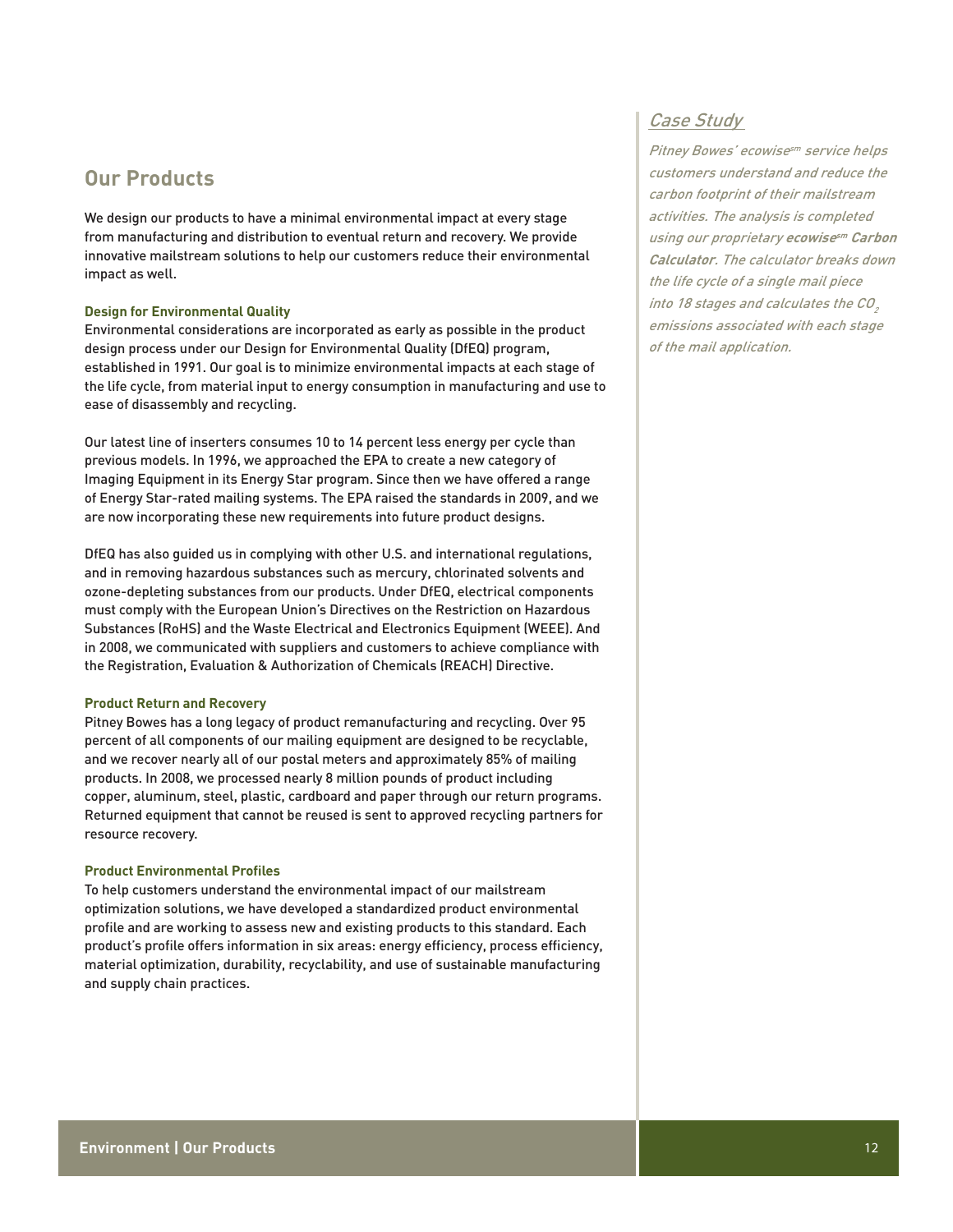### **Green product and service solutions**

Our **ecowisesm** service, introduced in 2008, helps customers quantify the carbon footprint of their mailstream operations, identify and implement opportunities to reduce it, and communicate their success. Through the ecowisesm process, customers can:

- **Eliminate undeliverable mail** through real-time data quality and postal presorting software
- **Reduce, reuse, recycle** through recycled papers, ink and toner cartridge recycling and software to reduce hard copy creation and storage
- **• Consolidate mailings** by unifying data on household members, improving list management and focusing on the highest-potential prospects
- **• Achieve more with transactional mail**, taking advantage of the high readership of transactional documents by integrating customized promotional messages and eliminating inserts
- **Save on transportation** through more efficient routing and selection of carriers.

## Case Study

The U.S. Postal Service returns five billion mail pieces as undeliverable each year. According to a General Accounting Office report, undeliveredas-addressed mail cost the USPS more than \$1.8 billion in 2004. Pitney Bowes' VeriMove and other mailing efficiency solutions reliably eliminate the vast majority of misdirected mail, cutting down on wasted paper, energy, labor and postage costs. All told, our change-of-address products process approximately 1.8 billion address records per year and make approximately 72 million corrections, eliminating the need for the USPS to return, correct or dispose of improperly addressed mail.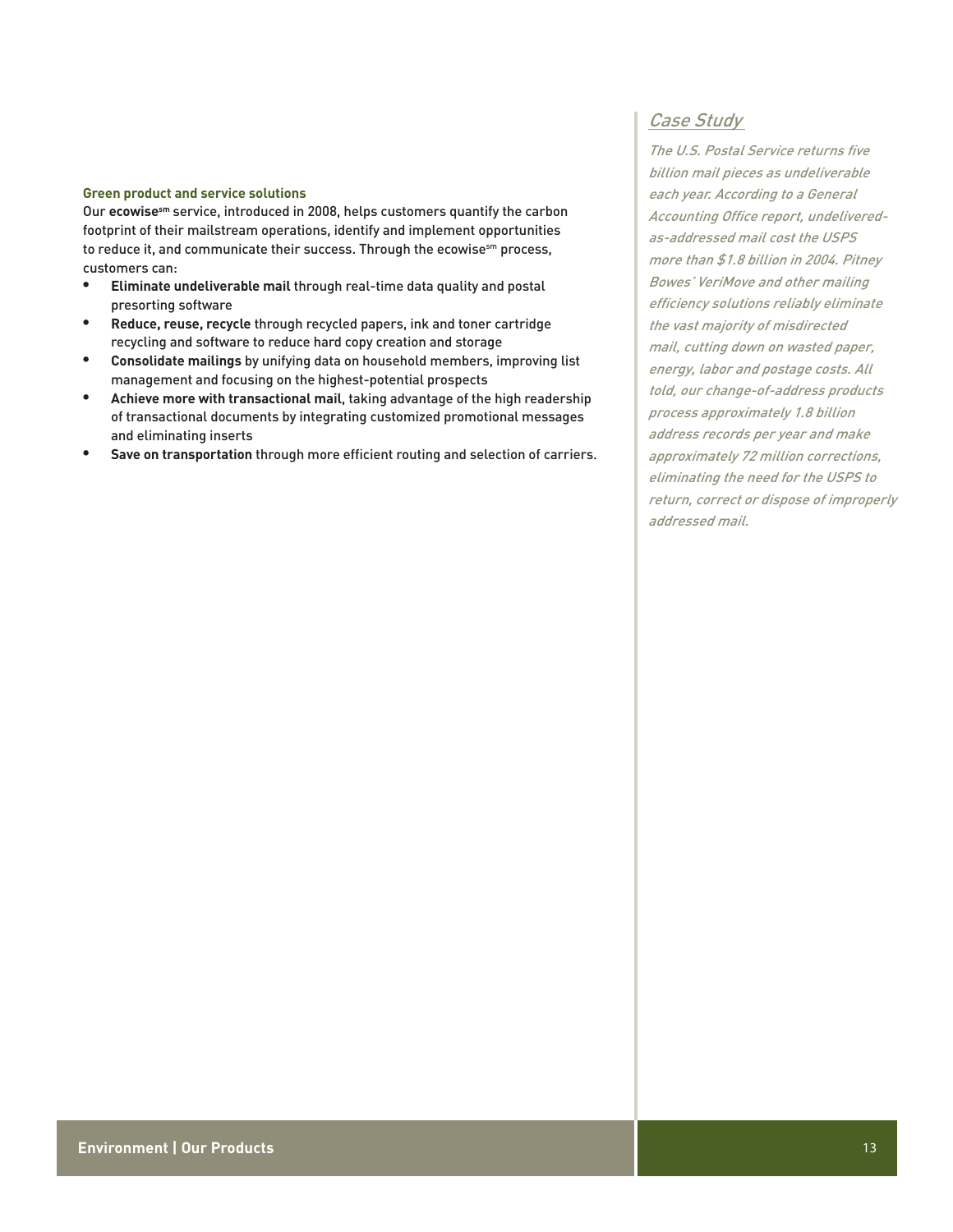## **Our Operations**

We work continuously to improve energy efficiency in all our operations. We measure our carbon footprint and seek ways to reduce it. We promote environmentally responsible practices in paper procurement and print production.

## **Carbon Footprint**

In 2007, we established our baseline carbon footprint using the World Resources Institute standard. We publicly report our carbon footprint through the international **Carbon Disclosure Project** (CDP).

## **Energy**

Pitney Bowes is committed to energy conservation. Our energy conservation projects help reduce costs, shrink our carbon footprint, and demonstrate our commitment to environmental stewardship.

Our cross-functional energy task force raises employee awareness about energy conservation. Through the end of 2008 we reduced our electricity consumption by more than 3 million kilowatt hours, saving \$873,000 and reducing our carbon footprint by 2,602 metric tons of CO $_{\textrm{\tiny{2}}}$ . Energy saving initiatives have included better lighting systems, improved heating, ventilation and air conditioning controls, more efficient chillers, conveyors and computer monitors, and the use of motion sensors to shut off lights in unused spaces.

We are a founding member of the Green Power Market Development Group, an industry partnership with the U.S. Environmental Protection Agency (EPA) to promote the development and purchase of alternative energy. Since 2003 we have purchased renewable energy credits (RECs) to support green power projects using technologies such as solar, wind and biomass. So far, our RECs have resulted in over 17,000 metric tons of CO $_{_2}$  emission reductions. In 2008, our purchases of Green-e® certified RECs helped reduce CO $_{\textrm{\tiny{2}}}$  by 2,331 metric tons.

### **Waste Management & Recycling**

Since 1996 Pitney Bowes has taken part in the EPA's WasteWise Initiative, a voluntary program to minimize the generation of wastes, increase recycling and promote the manufacture and purchase of products with recycled content. We now participate at all of our major sites in the U.S., our two largest sites in Canada and our main office complex in Harlow, U.K. Over the years we have received nine awards from the EPA, including designation as Program Champion and Partner of the Year. In 2008, we were named to the WasteWise Hall of Fame for our leadership in recycling.

## Case Study

**Pitney Bowes Norway replaces leased vehicles with greener models.** In 2007 Pitney Bowes Norway launched a program to replace automobiles coming off their leases with lowemission models, allowing employees a choice of electric, hydrogen or biofuel models. By the end of 2008, one in four leased vehicles had been replaced with cars at least 40 percent lower in emissions. The remainder of the fleet will be replaced as leases expire over the next three years. As a result of these efforts, Pitney Bowes Norway was named Oslo's greenest company in 2008.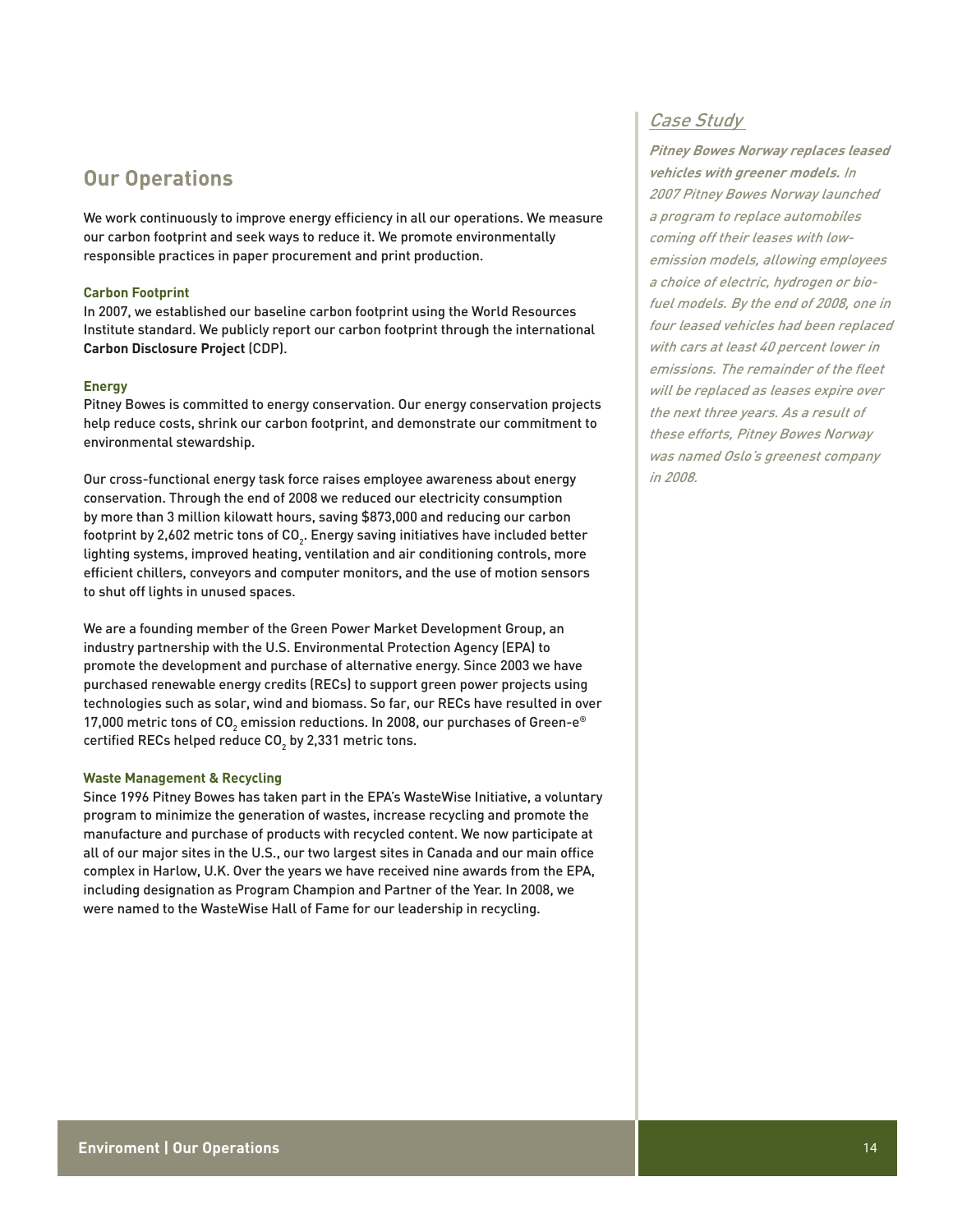### **Forest Products Purchasing and Sustainable Forestry**

As a leader in the mail and document management industry, we are committed to using paper and cardboard responsibly and preserving the world's natural resources. We promote sustainable forestry and certification programs such as those of the Forest Stewardship Council (FSC), Sustainable Forestry Institute (SFI), Canadian Standards Association and Programme for the Endorsement of Forest Certification (PEFC). Internally, we are focused on establishing metrics for our paper and cardboard procurement and sourcing from companies committed to responsible resource stewardship. Our public literature, catalogs and direct mailings include the "Recycle Please" logo.

## **Global Environmental, Health and Safety Management System**

We recognize that a robust Environment, Health and Safety (EHS) process requires a clearly defined policy based on our core values. In 2009, we issued a new **integrated global EHS policy** that strengthens accountability and moves beyond compliance to encourage leadership on EHS matters throughout the company. Our new policy outlines our commitment to minimizing the environmental impact of our products and actions, our expectation that all injuries are preventable and our determination to hold each employee accountable for following appropriate health, safety and environmental practices.

## Case Study

Our 2008 WasteWise recycling program diverted 7,523 tons of materials from landfills or incineration, including large quantities of plastic machine-covers, cardboard, foam and film packaging, wooden pallets, steel, aluminum, copper and electronics. Our recycling efforts are now moving beyond their original focus on manufacturing, assembly and disassembly operations to encourage greater participation in non-manufacturing facilities.

## Case Study

Procurement personnel from the United States, Canada and the United Kingdom came together at Pitney Bowes' 2008 paper summit to review our Paper/Cardboard Procurement and Sustainable Forestry Standard. In addition to sharing best practices, participants began the process of collecting data on purchases of paper with recycled content or from certified sustainable forestry sources. We will build on this summit by establishing specific objectives and reporting on our progress.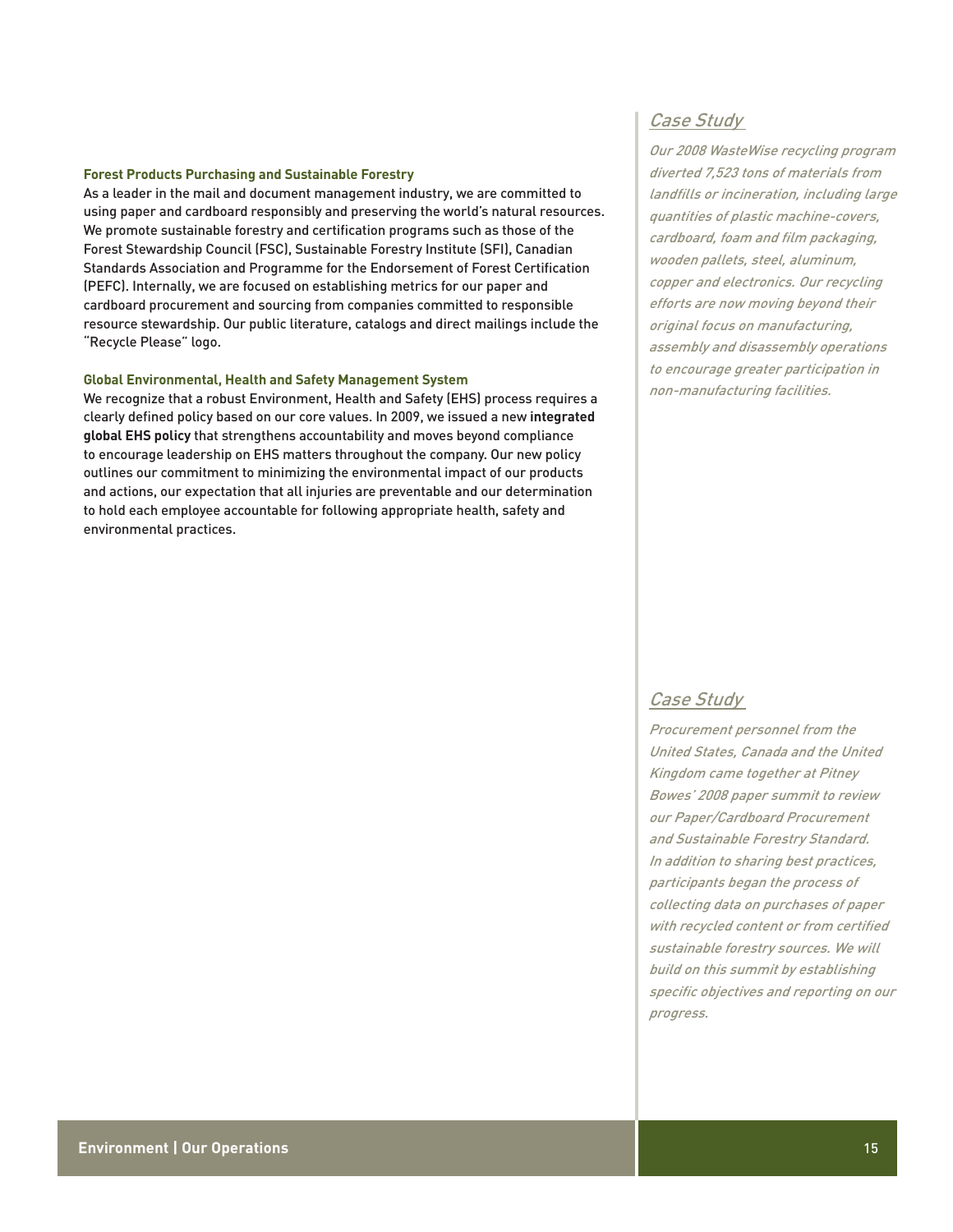# **Environment: Performance 2008**

|                                                                                       | 2007       | 2008       |
|---------------------------------------------------------------------------------------|------------|------------|
| Direct and Indirect Emissions of Carbon<br>Dioxide MTCE                               | 101,792    | 97,242     |
| Direct Emissions of CO <sub>2</sub> e / \$M Revenue                                   | 4.56       | 3.67       |
| Indirect Emissions of CO <sub>2</sub> e/\$M Revenue                                   | 12.12      | 11.8       |
| <b>GHG Emissions per Unit of Floorspace (Tons</b><br>CO <sub>2</sub> /ft <sup>2</sup> | 0.01       | 0.01       |
| Waste Recycled / Prevented - Cumulative<br>Pounds                                     | 33,205,227 | 48,252,767 |
| Waste Recycled/Prevented - Cumulative<br><b>MTCE Avoided</b>                          | 12,608     | 17,022     |
| <b>Waste Recycled/Prevented - MTCE</b><br>Avoided/\$M Revenue                         | 0.62       | 0.70       |
| <b>Product Recycling - Cumulative Pounds (US)</b><br>and Canada only)                 | 5,741,312  | 13,588,464 |
| <b>Customer Service Initiatives - Cumulative</b><br><b>MTCE Avoided (US only)</b>     | 8,211      | 18,500     |

(MTCE = metric tons of carbon equivalents)

 $\textsf{[CO}_{2}\textsf{e} = \textsf{carbon}$  dioxide equivalents)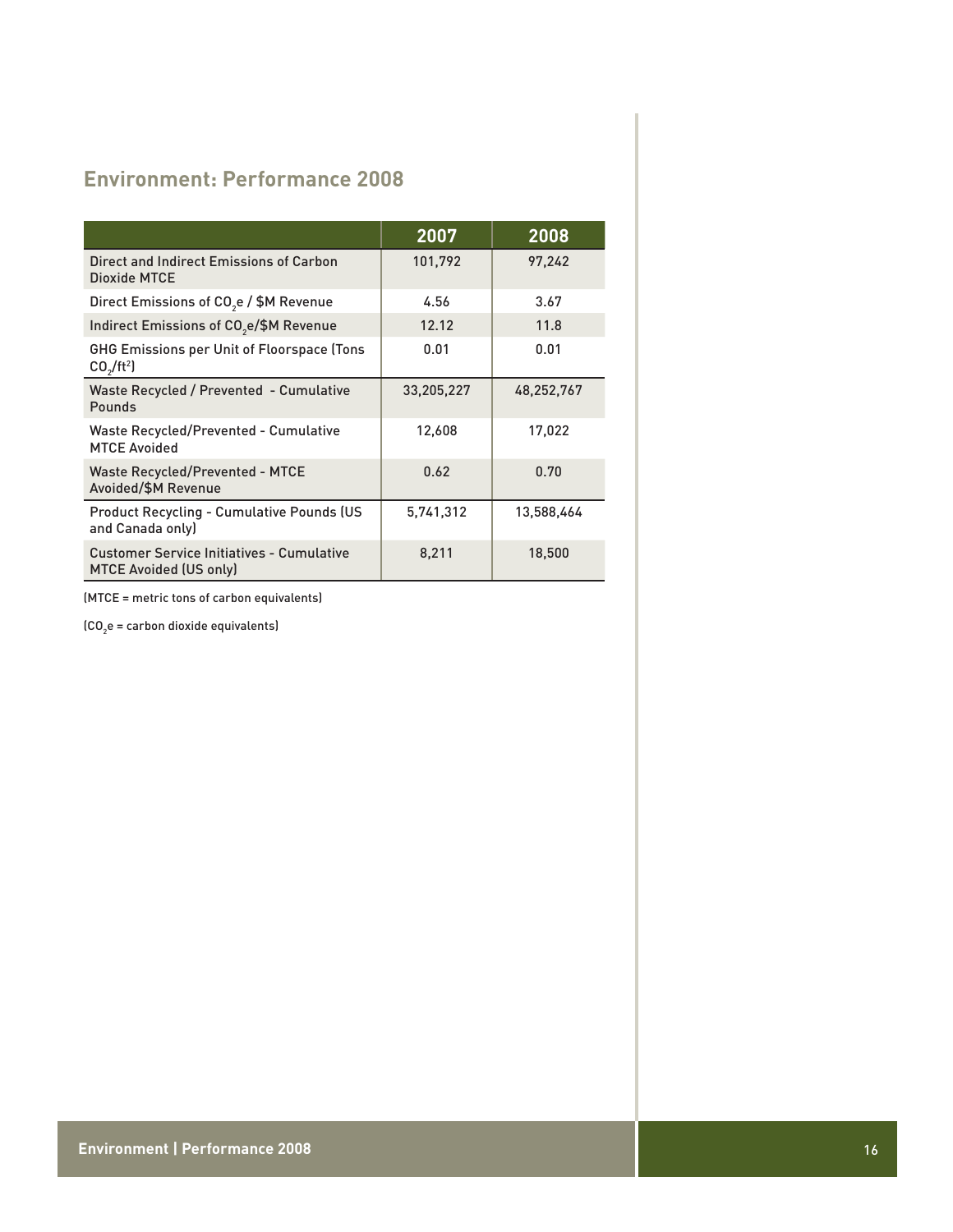![](_page_16_Picture_0.jpeg)

# **Our People**

We value our employees and know that our success depends on their commitment to Pitney Bowes.

![](_page_16_Picture_3.jpeg)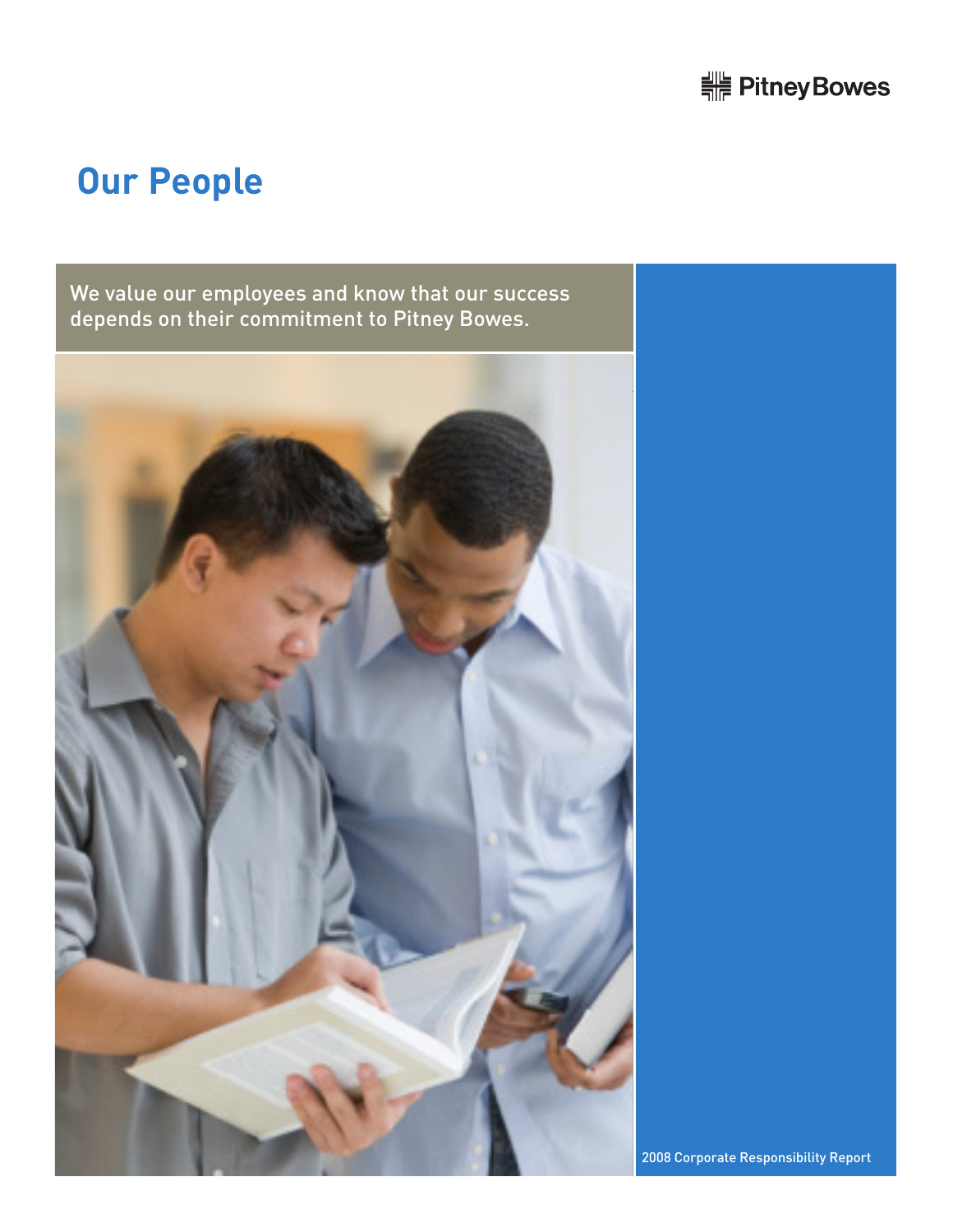## **Our People**

We value our employees and know that our success depends on their commitment to Pitney Bowes. We are committed to help them develop, whatever their background or experience. We strive to provide a safe workplace and actively help our employees pursue a healthy lifestyle.

## **Engagement and development**

Highly engaged employees are crucial to our company's success, and increasing employee engagement is a top priority. We seek to engage employees through challenging work assignments, career development opportunities and programs that promote personal and professional growth.

## **Diversity and Inclusion**

Diversity and inclusion are embedded in our culture. Our diversity helps us to understand evolving markets, connect with our global customer base, develop innovative solutions and attract and retain the best talent and suppliers.

## **Safety**

We value the safety of our employees, and we have a passion for an injury-free workplace. We work continuously to control and eliminate hazards, and we hold employees accountable for following safety rules.

## **Health and Wellness**

We know that healthier employees are more productive and reduce our healthcare costs. We offer easy and affordable access to healthcare, and we provide a range of attractive programs to encourage employees and their families to adopt healthy lifestyles.

## **Performance 2008**

We report on diversity and inclusion and workplace safety.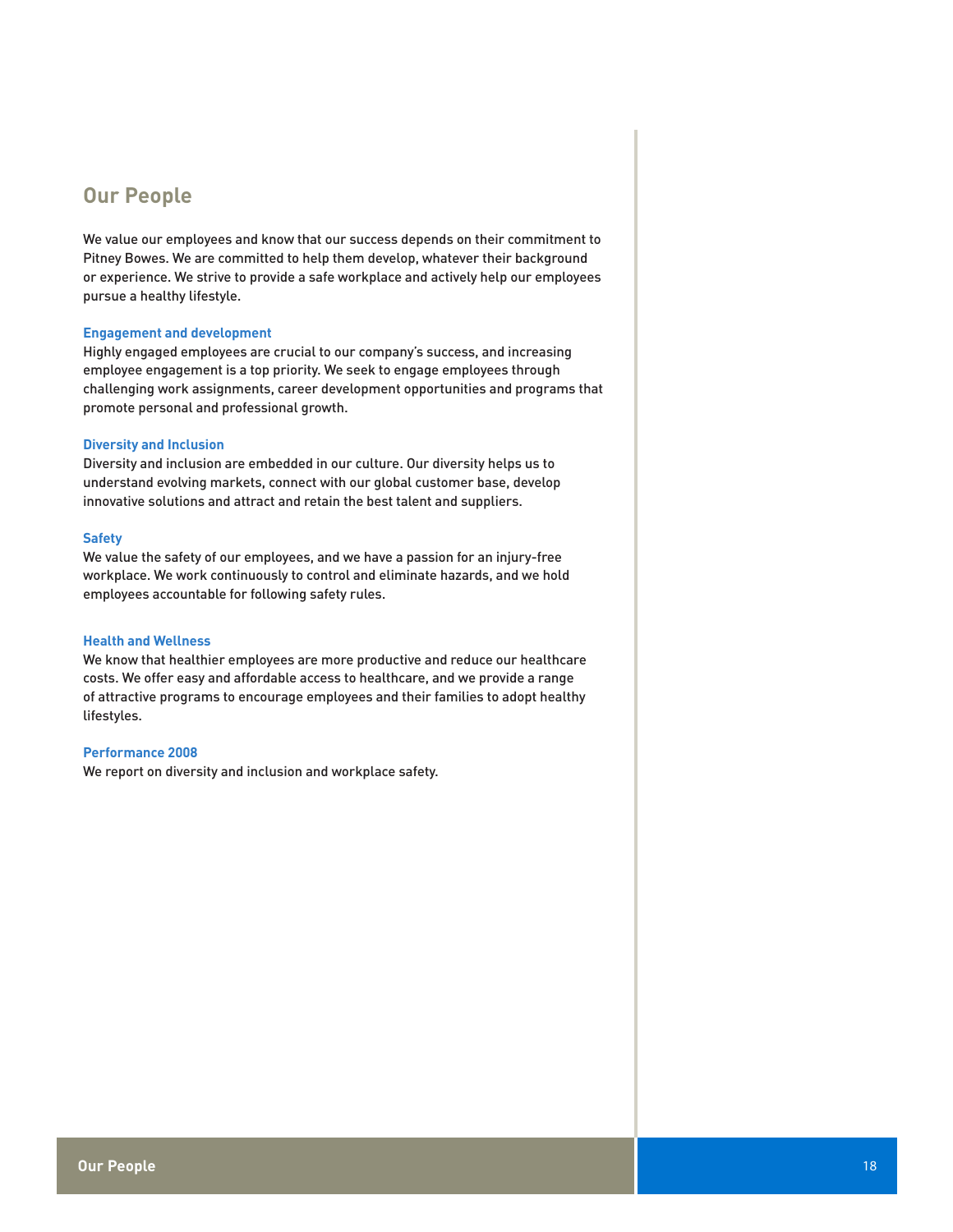## **Engagement**

Highly engaged employees are crucial to our company's success. Engaged employees enjoy going to work. They radiate optimism, achieve or exceed their objectives, have lower absenteeism and suffer fewer injuries than others. Our Chairman and CEO, Murray Martin, has made the building of an engaged workforce one of the company's top five priorities.

We seek to engage employees through challenging work assignments, career development opportunities and programs that promote personal and professional growth. We encourage dialogue, solicit feedback and measure engagement through a range of mechanisms, both online and off.

One key online channel for these initiatives in the U.S. is *PB Voice*, an intranet site that allows employees to submit questions and review answers on a variety of topics. In addition, our PB Voice partners host local forums and short surveys for particular groups of employees. Other online channels include social networking and forums for employees to share their thoughts and experiences.

The Pitney Bowes **annual global employee survey** is available in 18 languages and is confidential. The survey explores overall engagement, action planning and manager effectiveness and focuses on development, recognition, future vision and communication. In addition to multiple-choice questions, it provides employees with an opportunity for more detailed feedback via confidential written comments. The response rate is typically between 80 and 85 percent.

We use information from surveys to develop new tools and create action plans to address issues raised. Innovations driven by survey results include weekly global communications from senior leaders, process improvements related to performance management and succession planning, and numerous training programs.

We recognize managers and teams that demonstrate high engagement by showcasing their practice in our internal magazine, at group meetings, and by asking them to lead engagement and communication training.

## **Case Study**

Employee survey results indicated that employees wanted more information on how their work connected with overall company goals. In response, we began requiring that all action plans include steps to show the connection. We also changed the performance management process to include company goals at every level, and we focused on this issue in new management communications. Between 2006 and 2008, favorable responses to the item "I can see a clear link between my work and the goals of Pitney Bowes" increased by 19 percent.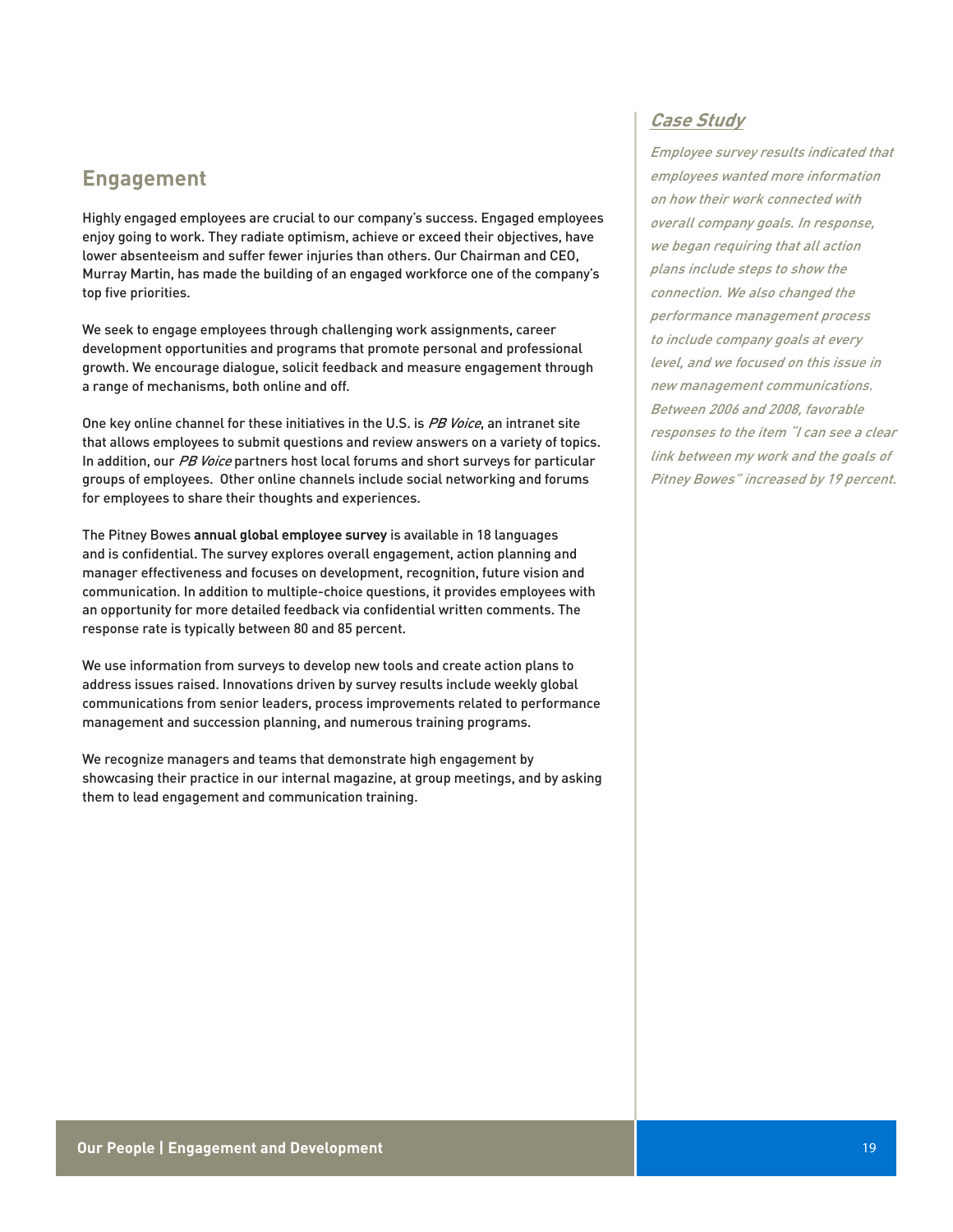## **Development**

We focus on hiring talented people, nurturing their growth, and providing them with opportunities to make a real impact for themselves and for Pitney Bowes. We see employee development as a partnership between an employee and his or her manager, with strong support from our Human Resources organization.

Our company values are at the heart of our learning and development philosophy. We have identified fundamental behaviors for our employees based on our values. We also have a leadership capability model that defines expected leadership actions for our managers and senior staff.

From their first day on the job through their entire career, Pitney Bowes employees are encouraged to own their career development and take advantage of learning and development programs. Each year, employees work with their managers to set performance goals and objectives, identify strengths and development needs, and build a developmental plan to broaden current skill sets and acquire new ones. Employee development takes many forms, including on-the-job training and rotational assignments, coaching and employee mentoring, internal learning programs and online resources. We also offer tuition reimbursement for job-related higher education.

Leadership development is a continuing focus. We strive to identify leaders early on and give them the knowledge and experience they need to excel. We provide a wide array of leadership, communication, and performance management learning solutions—from foundational programs to help new managers transition successfully, to advanced courses for seasoned leaders and executive education programs. We also provide targeted development for specific individuals or groups, such as early-in-career high performers and diversity talent.

### **Work/life balance**

We encourage flexible working arrangements to help employees manage the demands of work and home. We provide tools to help employees develop flexible working proposals that meet both our needs and theirs. Flexible options may include telecommuting, compressed work weeks, part-time assignments, and variable work schedules.

## **Case Study**

In 2008, we launched "**License to Lead,**" a three-day foundational leadership training workshop developed by American Management Association® specifically for new Pitney Bowes managers. The workshop provides tactical skills and a framework for attracting talent, managing through others to accomplish goals, and developing employees to foster high engagement and retention.

## **Case Study**

Early in 2009, we launched a new **executive education** program, developed in conjunction with the Darden School of Business in Virginia. Program participants learn from world-class faculty, interact with company executives, and develop lasting relationships with Pitney Bowes colleagues from around the world.

## **Case Study**

Based on employee input, our Customer Care team implemented a Home Agent pilot program in 2008 to increase flexibility for employees at U.S. customer care locations. The Home Agents continue to meet or exceed expected metrics while having a more satisfying work experience.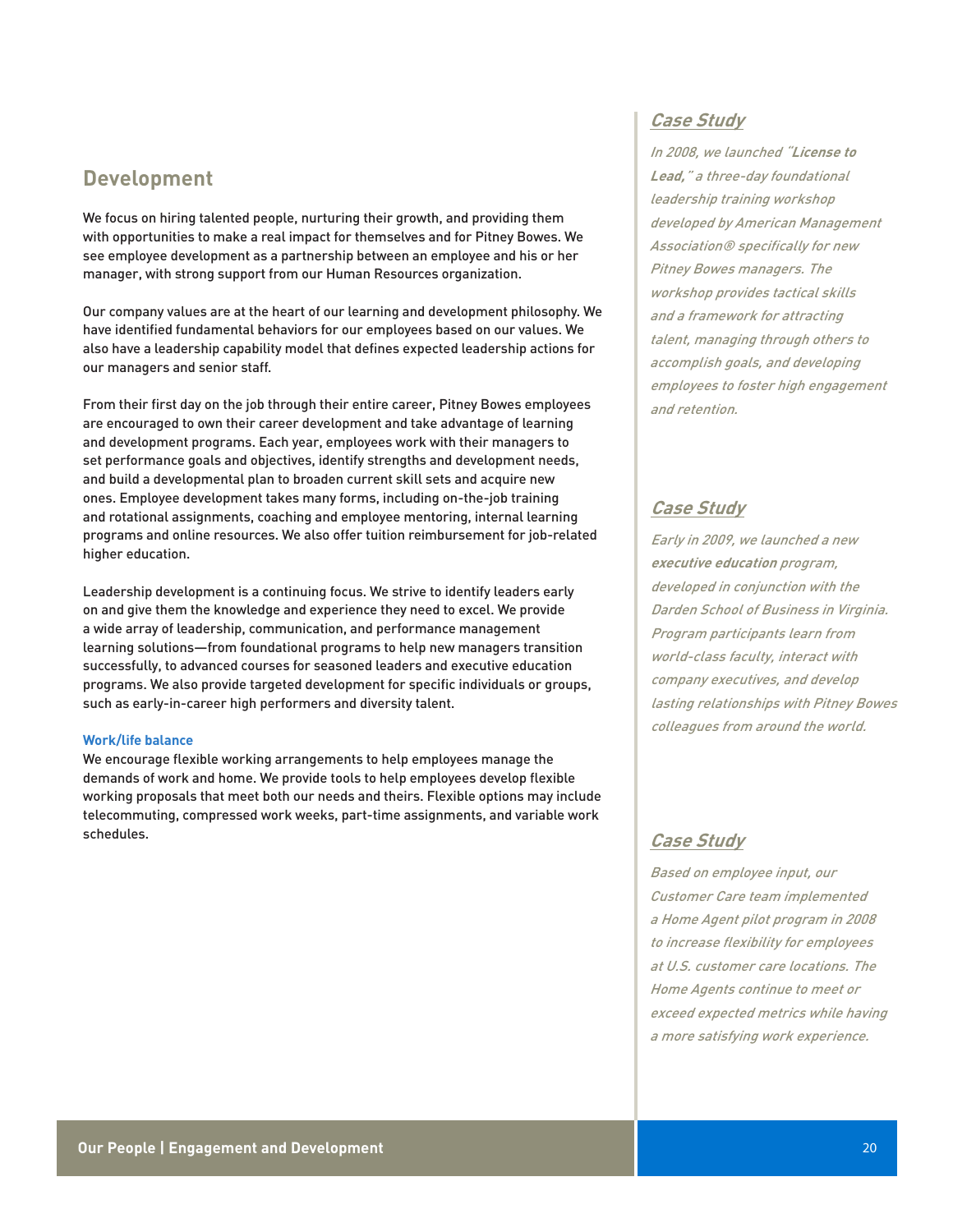# **Diversity and Inclusion**

Our commitment to diversity and inclusion dates back to a time long before it was required, popular or politically correct. In 1942, our then-Chairman Walter H. Wheeler boycotted a hotel when it refused to register an African-American Pitney Bowes salesman for a recognition event. The chairman became a role model for racial inclusion. Since then, the company has been recognized consistently for its strong commitment to a diverse workforce and culture of inclusion.

At Pitney Bowes, diversity encompasses all the ways in which we differ. Inclusion helps us benefit from diversity by creating an environment of involvement, respect and connection, so that the full range of ideas and experiences are used to create business value. Our diversity equips us to better understand evolving markets, connect with our global customer base, develop innovative solutions and attract and retain outstanding talent.

We have a strategic approach to managing diversity, with overall accountability at the board and CEO level. Business unit presidents and their senior reports are accountable for the success of diversity initiatives within their businesses. Each business develops its own plans and objectives for valuing and leveraging diversity. In turn, these plans are linked to performance standards that determine business unit ratings reviewed by the CEO and board of directors. Compensation for senior management is tied to success in meeting diversity objectives.

Our approach has four dimensions:

- **Representation:** We monitor the composition of our workforce and seek to reflect the diversity of available talent at company locations
- **• Recruitment:** We work with external partners such as the Women Engineers and the Black Engineers Associations to recruit people who will strengthen our diversity
- **Retention:** We offer web-based seminars, networking sessions, speaker events and conferences to help develop a diverse group of talent
- Leadership: Our senior executives play an active role in our seminar and networking programs. We have a diversity leadership development program for key women and people of color to help them grow their skills, obtain crossfunctional experience and gain senior-level visibility.

## **Case Study**

In 2008 we held a company-wide Women's Leadership Conference to empower, inspire and recognize women throughout Pitney Bowes as architects of change and key contributors to our success.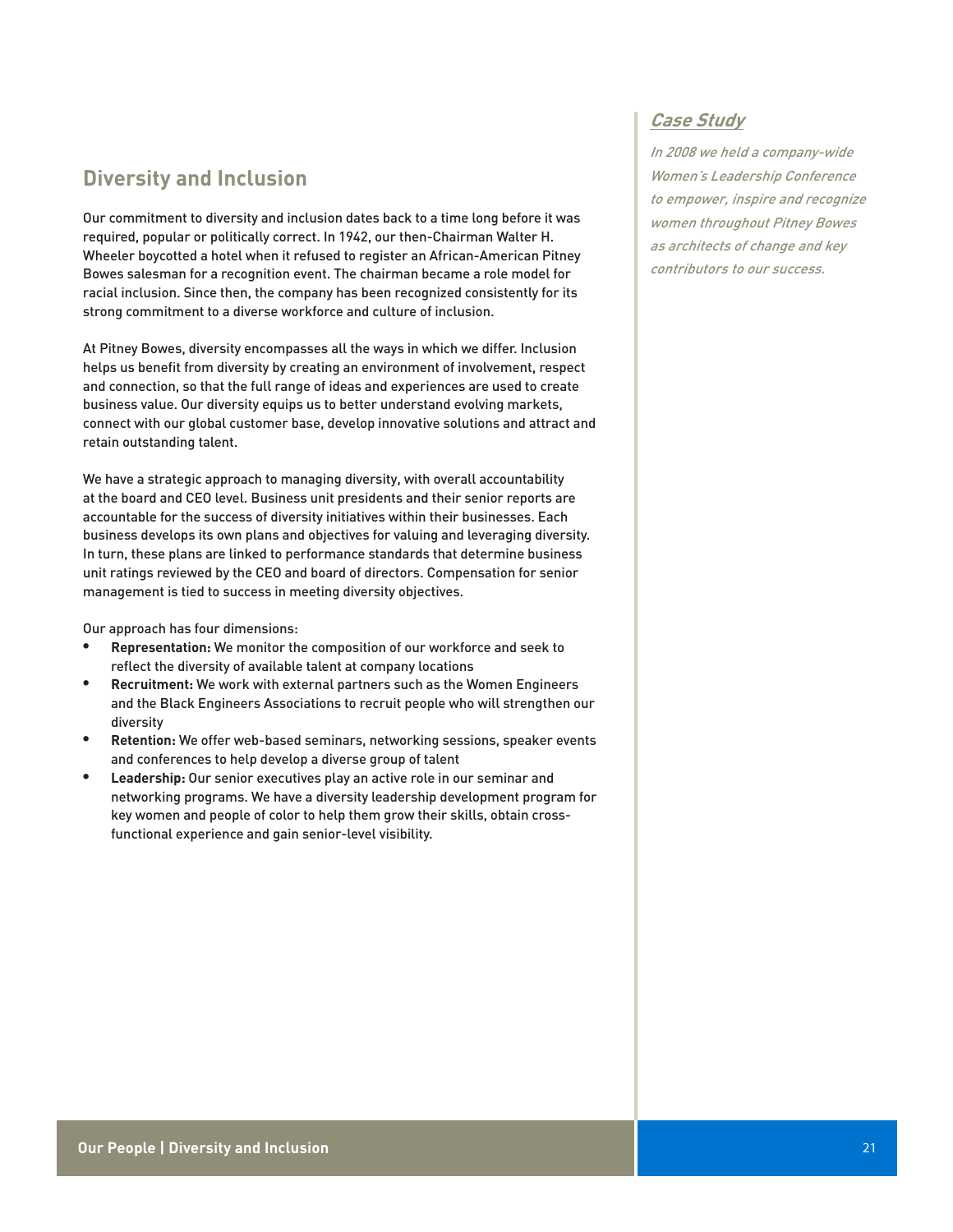### **Diversity and Inclusion Council**

Pitney Bowes established the International Diversity and Inclusion Council in 2007 to build awareness about diversity in the many countries where we operate. Since then, the Council has:

- • Reviewed diversity practices in other leading companies to identify potential ways in which we can improve
- Started a "speed networking" program and hosted events to broaden employees' networking opportunities
- Reviewed workplace flexibility practices to identify the needs across countries
- Developed diversity training programs in France and the United Kingdom, to be rolled out to more countries in 2009
- Created communications on the theme, "PB lets me be me"
- Launched a Diamond Awards program to recognize international employees for leadership in diversity and inclusion. This year there were five winners from France and the U.K., out of 62 nominees across numerous countries.

## **External recognition**

- Our approach has won us external recognition, including in the US:
- Black Enterprise, Top 40 Best Companies for Diversity (2008, 2007, 2006, 2005)
- Hispanic Enterprise, Top 50 Corporations for Supplier Diversity (2008)
- DiversityMBA Magazine, Top 50 Companies for Diverse Managers to Work (2008)
- Diversity/Careers in Engineering & IT, Best Diversity Company (2008).

## **Case Study**

In 2007 a Pitney Bowes team in the United Kingdom won the "Employer of the Year" award from the organization Tomorrow's People. Tomorrow's People is a UK charity with a 20-year record of helping people emerge from unemployment, homelessness and dependence into jobs and selfsufficiency. Supported by our client, Citigroup, the team worked with numerous charities and succeeded in placing as much as 30% of current staff from these organizations' referrals.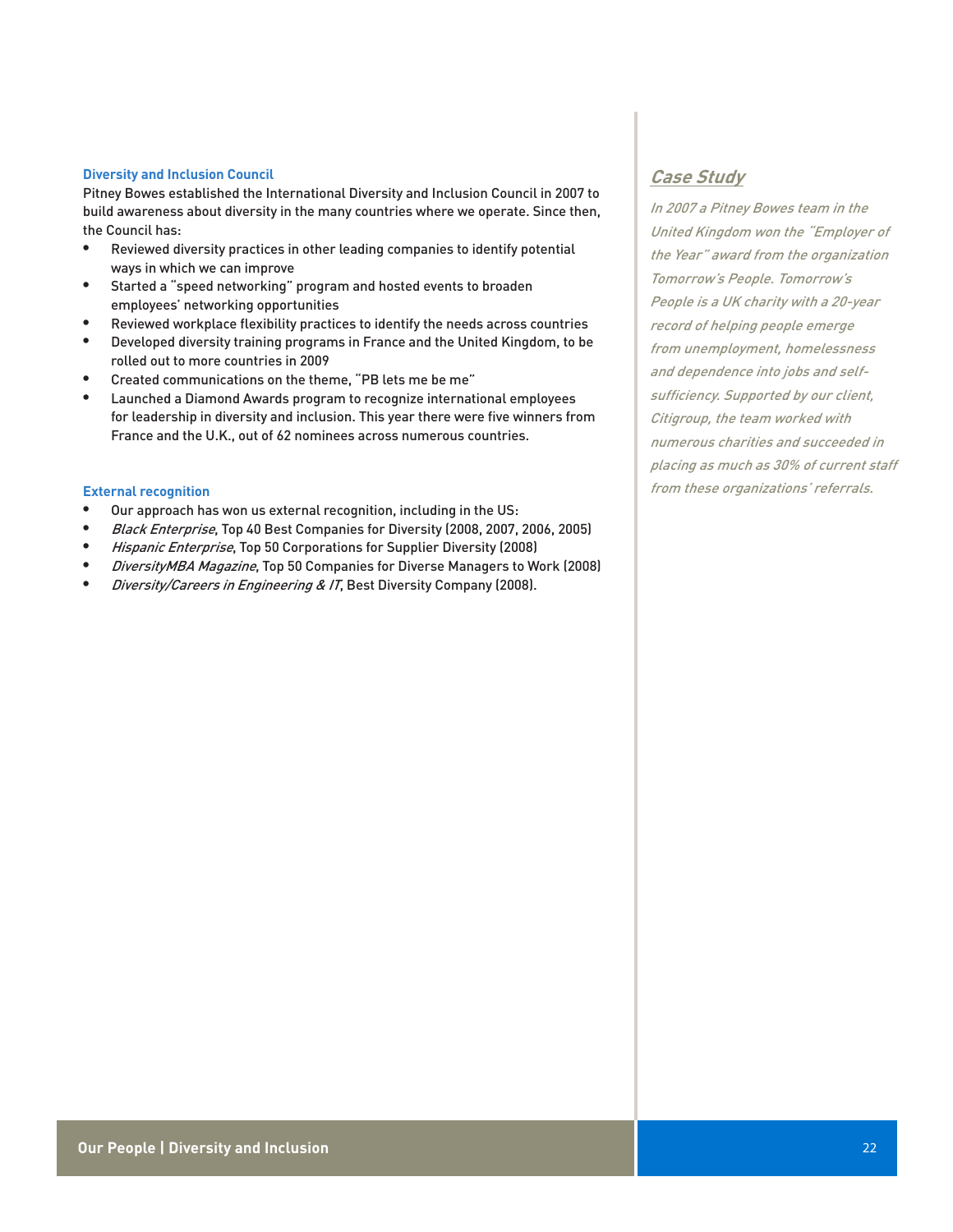# **Safety**

We value the safety of our employees and have a passion for an injury-free workplace. We establish projects and processes to control and eliminate hazards, and we hold all employees accountable to drive toward a goal of zero workplace injuries.

Our Global Environment, Health and Safety department works in partnership with operations leadership to assess workplace hazards, establish annual improvement plans and track performance. Management has clearly defined responsibilities and objectives for safety and health. Business units have committees or safety champions to coordinate activities.

We recognize and reward outstanding safety performance. We train our employees to do their assigned jobs safely and make it clear that sticking to our safety rules is a condition of employment.

In 2008, we tailored our safety programs to address the most frequent work place injuries, sprains and strains caused by manual material handling, repetitive work tasks or awkward postures and positions. A special emphasis is being driven through our "Every BODY Can Do It" safety campaign. We are expanding ergonomic training and assessments and driving improvement with Safety Tiger Teams.

## **Case Study**

At the Pitney Bowes Government Services facility in Plainfield, Indiana, employees have developed a comprehensive approach to safety. On a daily basis, employees walk through a visual "Safety Highway" on their way in and out of their facility, reminding them to work safely. Training and communication efforts were expanded, job tasks assessed and modifications made to reduce the potential for injury. The results have been outstanding with a seven-fold improvement in the facility's injury rate.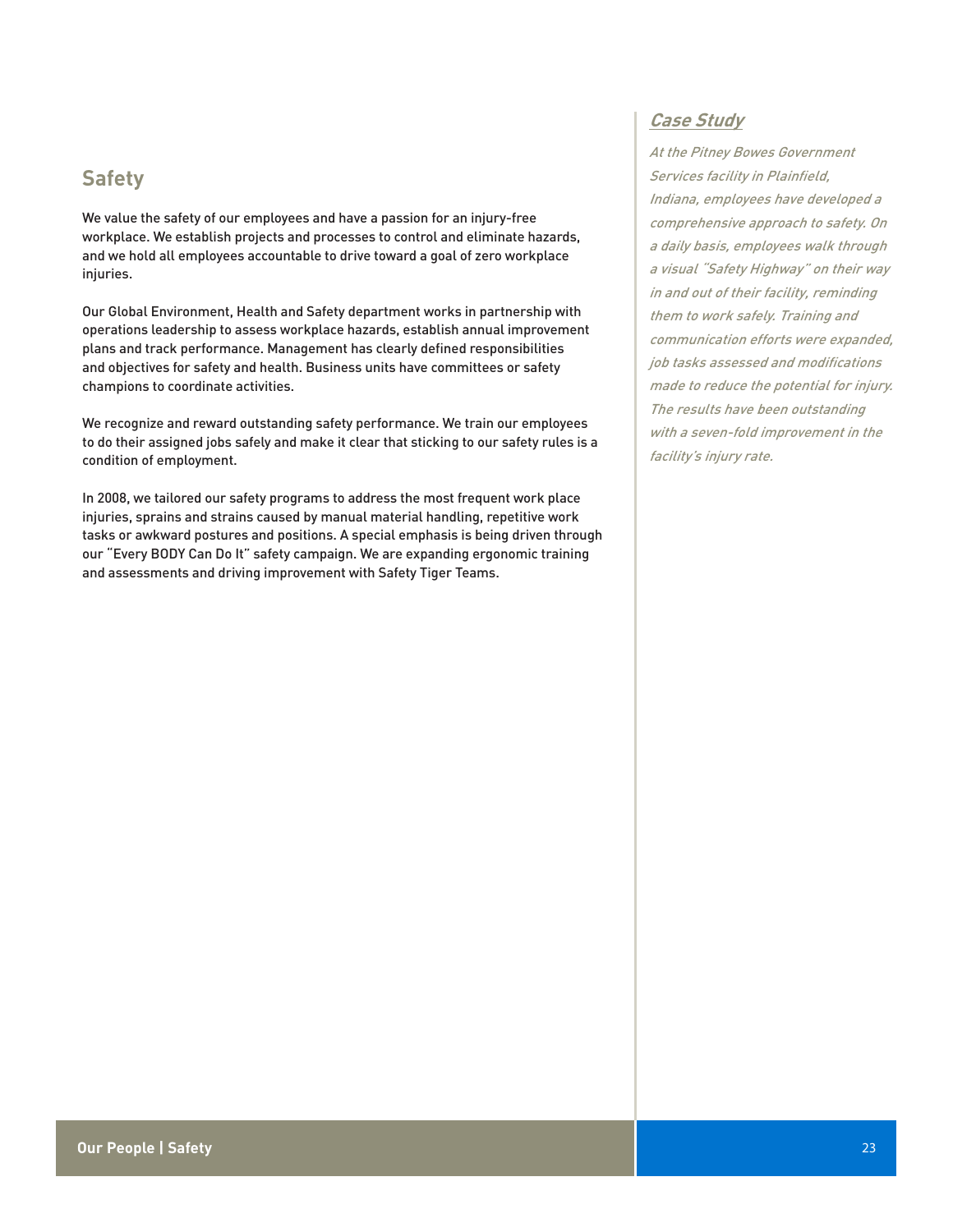## **Health and Wellness**

We know that healthier employees are more productive and reduce our healthcare costs as well as their own. We offer easy and affordable access to healthcare, and our HealthCare University program provides a range of options to encourage employees and their families to adopt healthy lifestyles.

Our healthcare plans stress preventive care, management of chronic conditions and protection against the catastrophic costs of major illness. Wherever possible, we try to remove barriers that prevent employees from receiving care. We provide specialized resources such as maternity management, nurse hotlines, free financial advice and a strong assistance program for all employees.

Our wellness program spans the full range of physical, mental and financial health concerns, with a focus on education and awareness, changing behavior and improving access to care.

### **Education and awareness**

We do our best to make it easy to learn about healthy living. Our 'Learn and Earn' program offers short courses on topics such as weight management and stress management. Participating employees are rewarded for their efforts by earning cash and winning prizes.

### **Changing behavior**

We know that small changes in health habits can yield great results in overall health, and we offer a wide range of programs to help employees make those changes. Examples include a 12-week weight management course, a tobacco cessation program and discounts at Weight Watchers and local gyms. We recognize that changing behavior is easier when those around you are doing the same—that's why we offer many programs to family members as well.

### **Improving access to care**

We have eight on-site medical clinics in the U.S. providing free accress to roughly 20% of our employees, making it easier for them to maintain primary health care. The onsite clinics have maintained the high-level accreditation from the Accreditation Association for Ambulatory Health Care. Additionally, for the last four years, our medical and wellness programs have earned the highest Platinum Level as a Best Employer for Health Lifestyles Award from the National Business Group on Health.

## **Case Study**

**Fit 'n' Fun** is a six-week family health and fitness program we began in 2007. The program guides employees and their families through a variety of fitness activities as well as lessons in healthy cooking. In 2008 enrollment in the program nearly doubled, from 188 families to 336. We surveyed participants at the beginning and end of the program. At the beginning, 42 percent said they were exercising regularly; by the end, the figure was 59 percent. Overall, 94 percent said Fit 'n' Fun improved their family's health habits.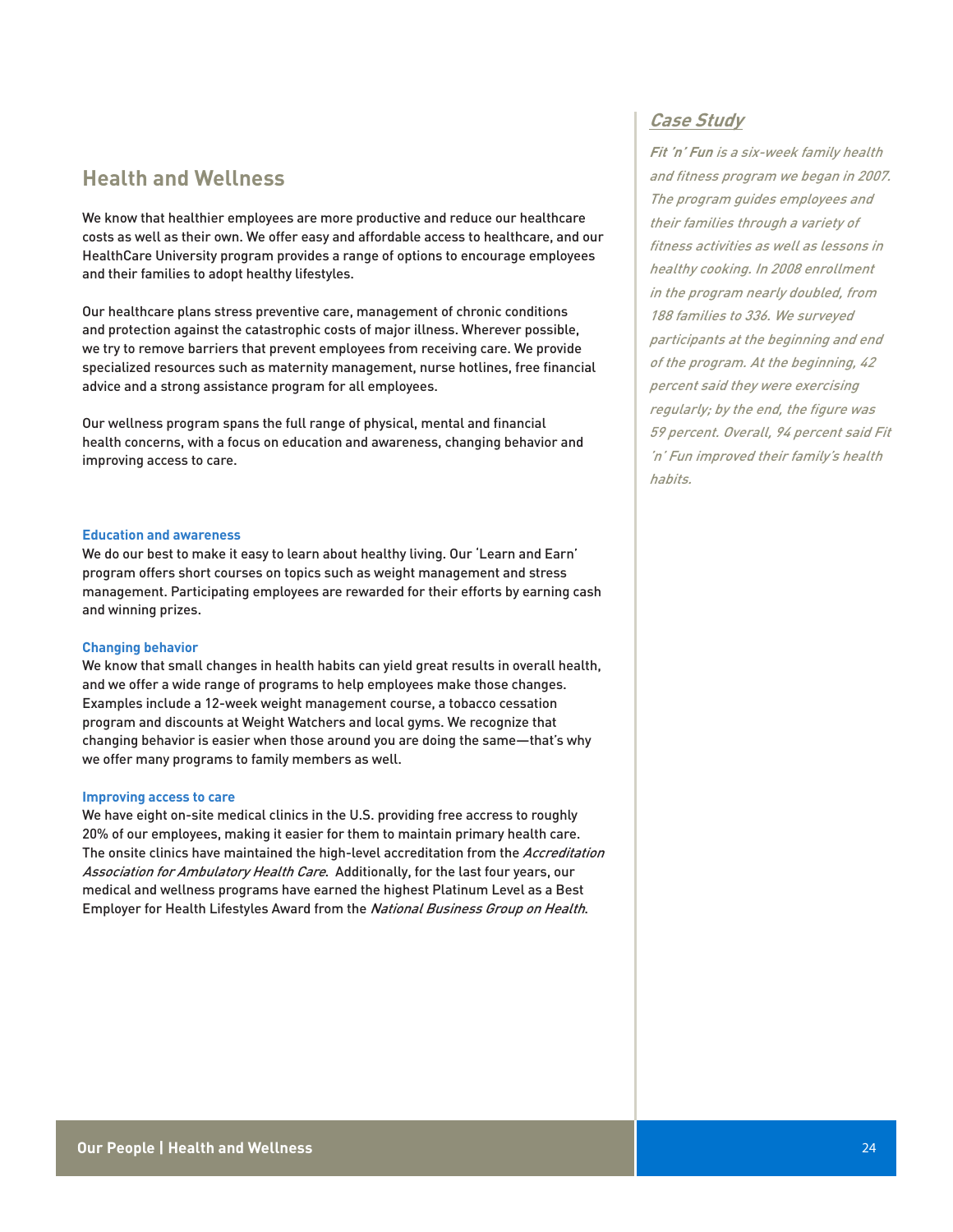# **Performance 2008**

**Diversity & inclusion** (United States only) 2008 % of workforce: minorities 42%, women 43%

% of Board of Directors: minorities 31%, women 23%

## **Safety** (Global data unless stated)

|                                                                | 2007 | 2008         |
|----------------------------------------------------------------|------|--------------|
| Incident rate: Total<br>Recordable Cases/100<br>Employees/Year | 2.54 | 2.23         |
| Days Away and Restricted<br>Cases/100 Employees/<br>Year       | 2.04 | 1.76         |
| <b>Lost Workday Cases/100</b><br>Employees/Year                | 0.99 | 0.76         |
| Ergonomic Injury<br>cases/100 employees/<br>year (U.S. only)   | 2.16 | 2.14         |
| <b>Work-Related Fatalities/</b><br>Year                        | 1    | $\mathbf{0}$ |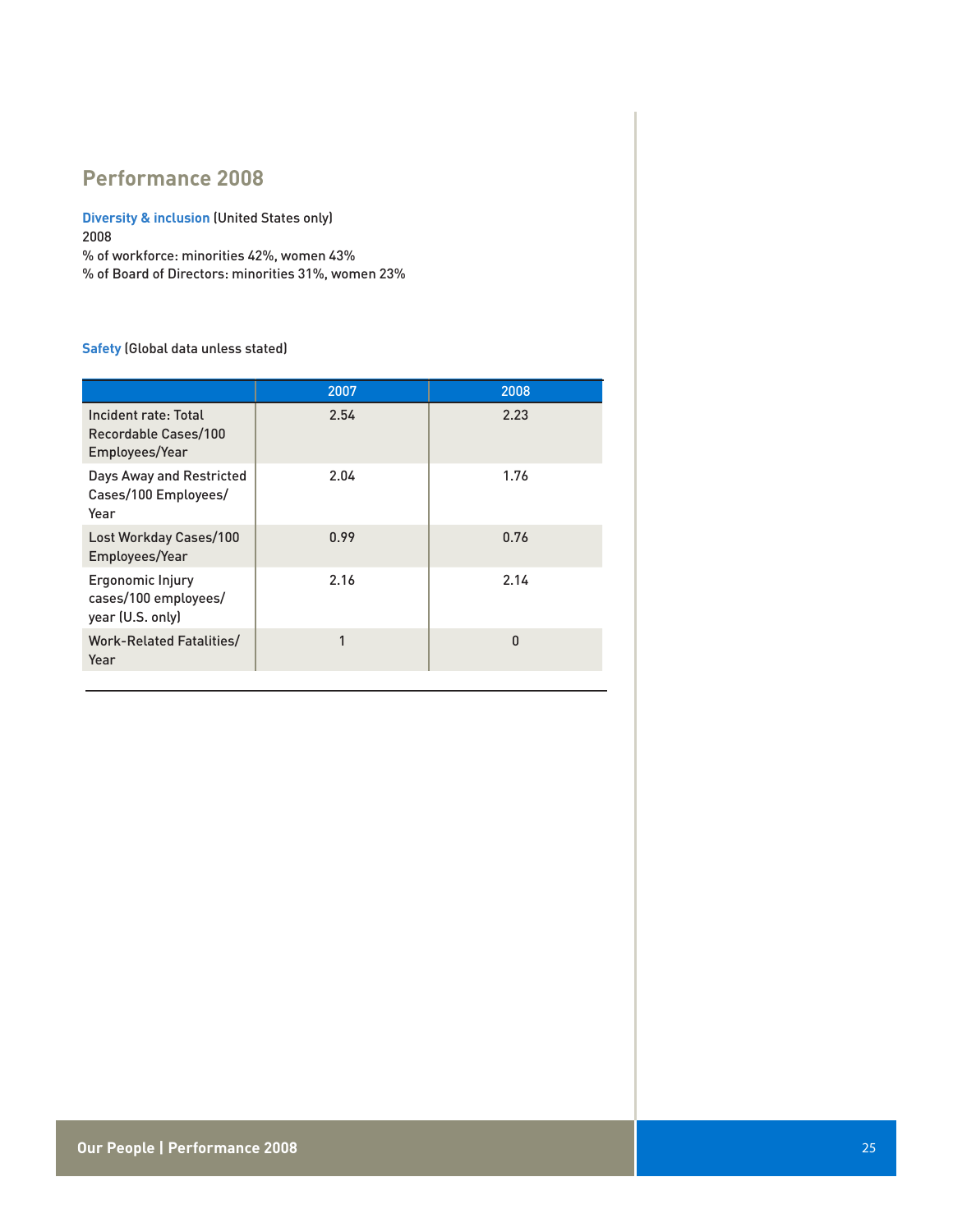# 

# **Customers and Suppliers**

Our success comes from our customers' success.

![](_page_25_Picture_3.jpeg)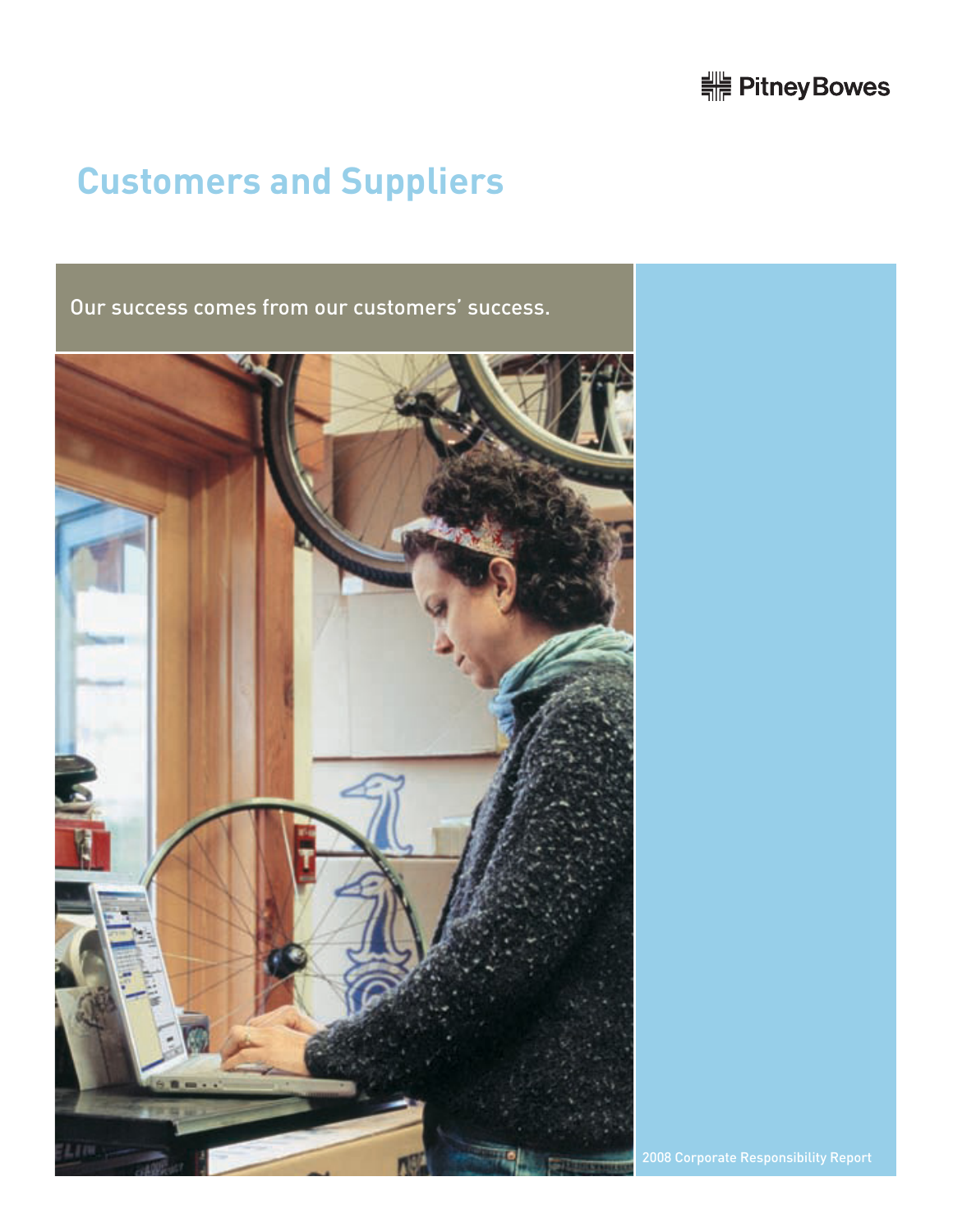# **Customers and Suppliers**

Our success comes from our customers' success. By putting customers first, we benefit all our stakeholders. From product design to service policies, we listen and respond to customers' needs and concerns. Because we depend on suppliers to help us meet customer needs, we require our suppliers to meet appropriate performance standards. Our Supplier Code of Conduct extends these standards to include corporate responsibility.

### **Working with customers**

Our corporate values start with the command to Put Customers First. We work continuously to improve customers' experience of Pitney Bowes and to build customer satisfaction and loyalty.

#### **Working with suppliers**

In 2008 we introduced the Pitney Bowes **Supplier Code of Conduct**. The Code establishes social, environmental and ethical and legal compliance standards and performance benchmarks.

#### **Supplier diversity**

We seek a diverse and vibrant supplier base in keeping with our overall commitment to diversity and inclusion.

**Performance 2008**

We report on the diversity of our supplier base.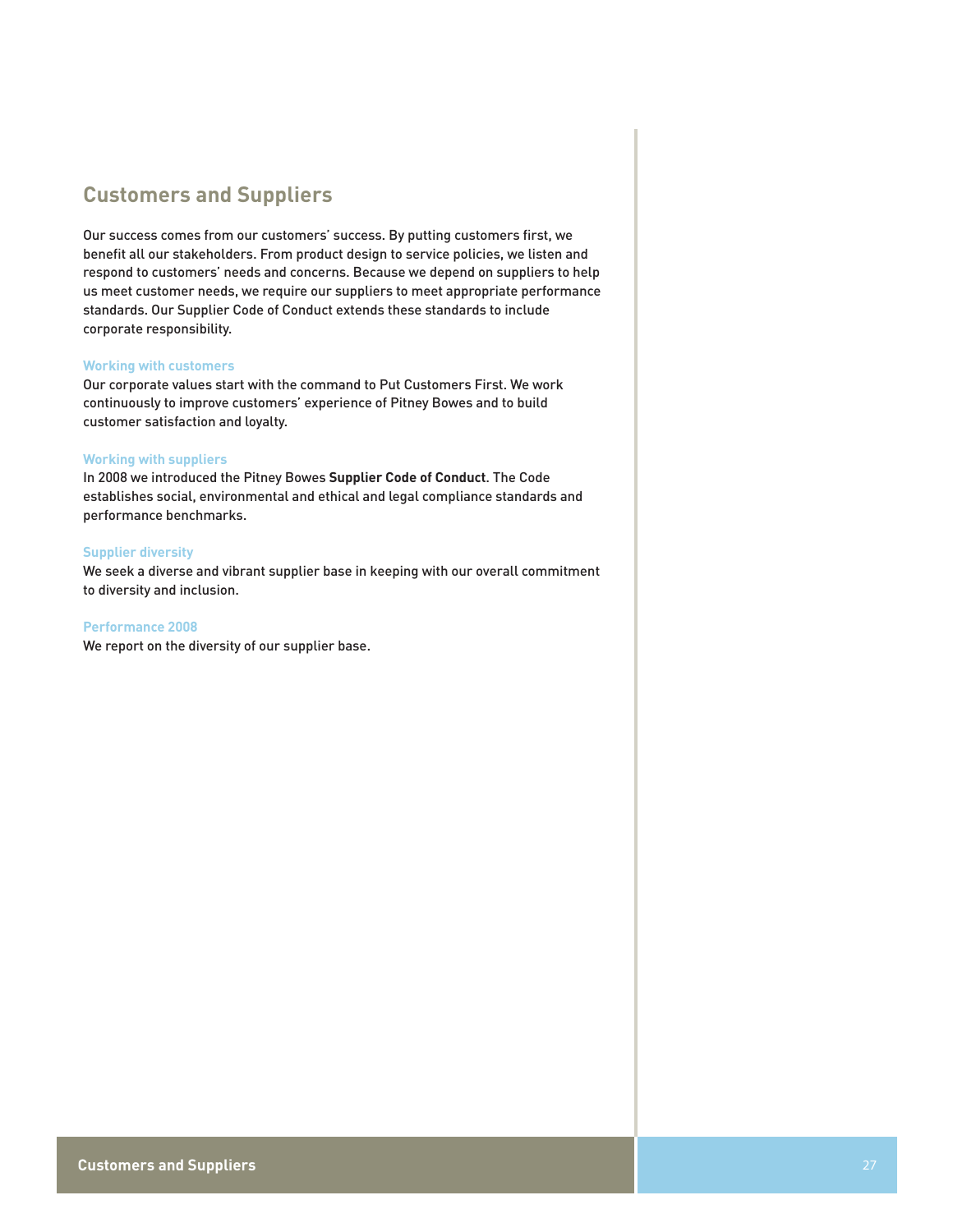## **Working with Customers**

Meeting the needs of our customers is our first priority. Championed by our Chairman, President and CEO, Murray Martin, we are raising our commitment to customer experience and service. In 2008 we hired a specialist to lead our first Customer Experience team and to establish a new strategy. Since then we have significantly expanded our investment in seeking customer feedback and processes to tackle customer dissatisfaction. We have set targets to improve our customer satisfaction rate and customer loyalty metrics. We will report on these in 2011.

## **Steps we have already taken include:**

- **• Segmenting our customers** according to their mailstream business needs
- **• Reorganizing our service teams** to better meet the needs of each segment
- **Increasing the number of employees** trained to improve customer service
- **Setting customer service goals for cross-functional teams**
- Creating an internal customer service website for employees to share issues and ideas
- **Streamlining our processes** to speed our response to customer issues.

We measure customer satisfaction on about 80 percent of our transactions. Each instance of dissatisfaction is fed back directly to the relevant business unit, and within three business days an action plan is developed to tackle the issue and its causes.

We undertake qualitative research regularly to deepen our understanding of customers' needs and concerns. In the past we have conducted surveys in the United States and parts of Europe. We intend to standardize and globalize these surveys by the end of 2009.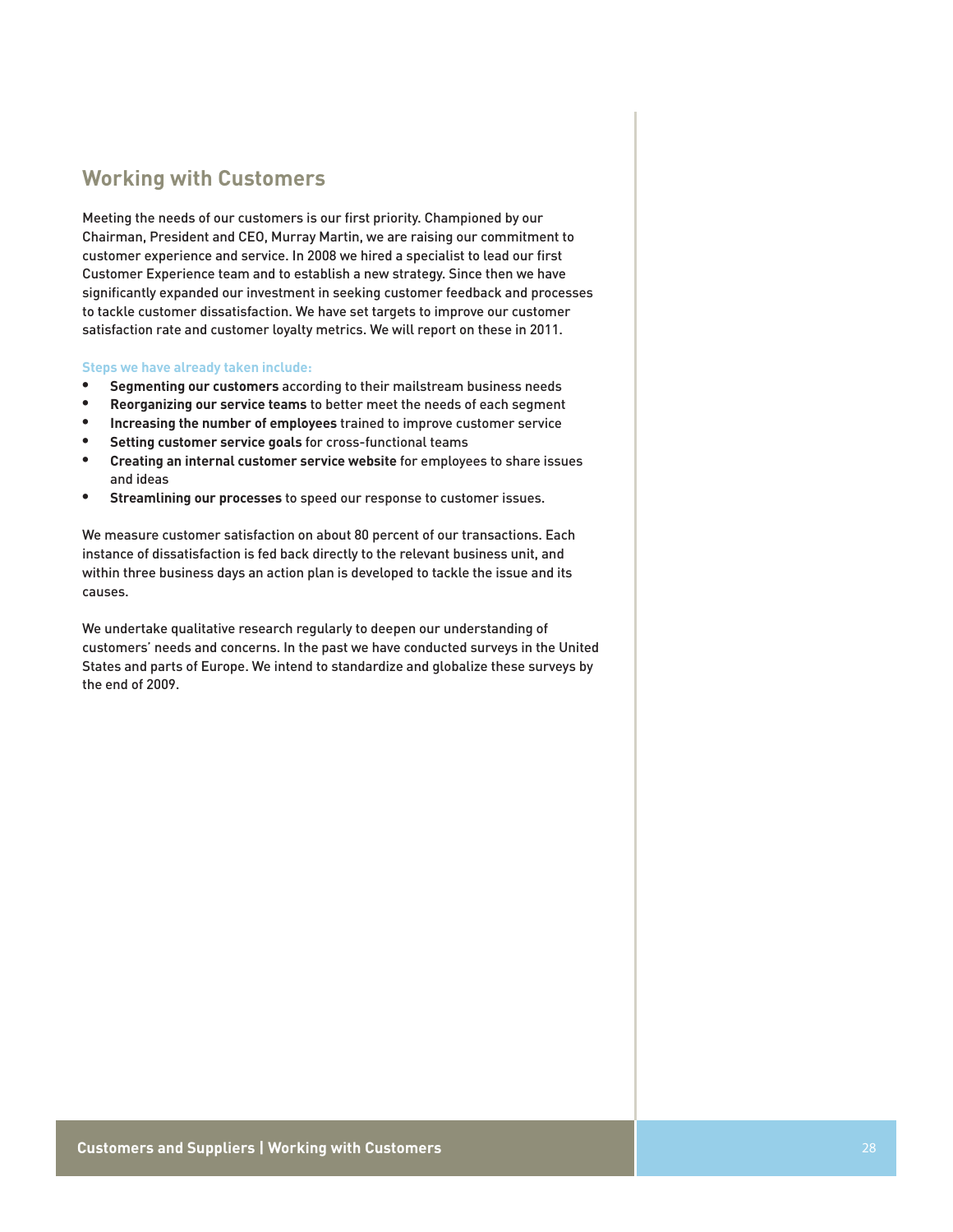# **Working with Suppliers**

To serve our customers with the highest standards of service and product quality, we need corresponding standards in our dealings with suppliers. In addition to strict standards on the technical performance of supplier goods and services, we also seek to ensure that working conditions in our supply chain are safe, that workers are treated with respect and dignity, and that manufacturing processes are environmentally and socially responsible, and that suppliers are committed to abiding by the laws that apply to them.

## **Supplier Code of Conduct**

To formalize these expectations, in 2008 we introduced a **Supplier Code of Conduct**. The Code establishes critical benchmarks and examples of good management practices to help suppliers comply with the code's provisions for supplier performance in the following areas:

- Forced labor
- Wages and working hours
- Non-discrimination
- **Respect and dignity**
- Health and safety
- Protection of the environment
- • Legal and ethical dealings

All of our key suppliers have acknowledged receipt of and support for the Code's standards and provisions. We have communicated our expectation that our key suppliers will apply the Code's standards to their extended sources of supply engaged in the production of goods and services for Pitney Bowes.

We are updating our supplier agreements to include references to the Code and are developing metrics for measuring suppliers' compliance with the Code. We encourage suppliers and Pitney Bowes employees to report violations of the Code through our confidential Ethics Help Line.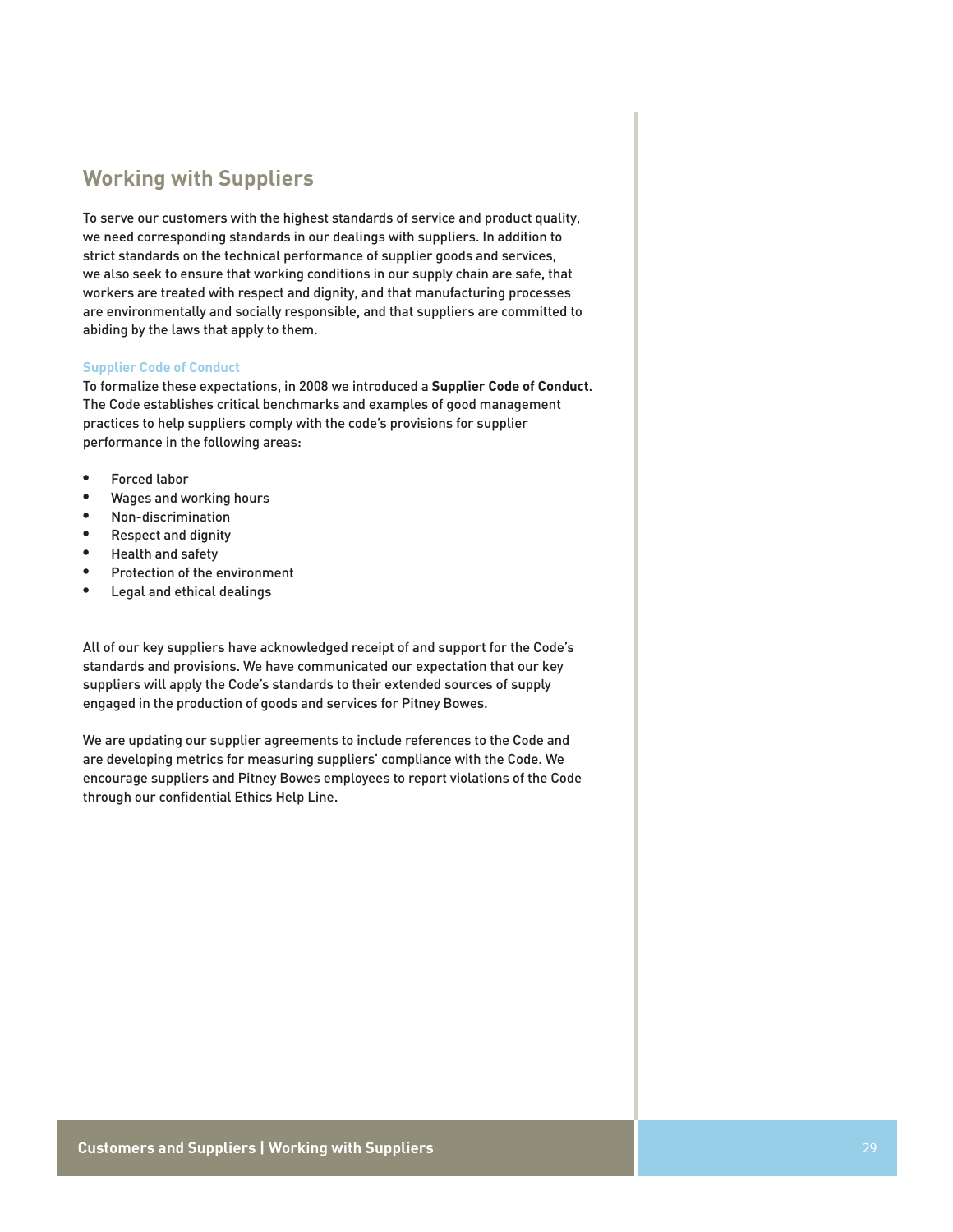# **Supplier Diversity**

In keeping with our overall commitment to diversity and inclusion, we regularly pursue relationships with best-in-class diverse suppliers. We do so partly to maximize the opportunities available to diverse supplier businesses and partly to take advantage of the unique perspectives and capabilities they bring to the larger business community.

We expect all suppliers to meet our high standards of product and service quality, as well as specific objectives related to cost and delivery. To be considered for business with us, diverse businesses are encouraged to seek certification from one of the following agencies:

- • National Minority Supplier Development Council (NMSDC)
- Women's Business Enterprise National Council (WBENC)
- **Small Business Administration (SBA)**
- **Association for Service Disabled Veterans (ASDV)**

Suppliers may also seek certification from state, county and city governments.

We support national diversity organizations through corporate memberships. Currently, our Vice President of Procurement sits on the Board of Directors of the Women's Business Enterprise National Council. We utilize our memberships to ensure the integrity of our supplier diversity process, benchmark best practices, educate our stakeholders, and identify world-class diverse suppliers.

We encourage certified companies to register at www.diversitybusiness.com, an important resource used by our purchasing staff and other decision makers. Once registered, companies are listed in an internal Pitney Bowes database and made available to our sourcing managers, although registration as a prospective supplier does not guarantee contracting opportunities.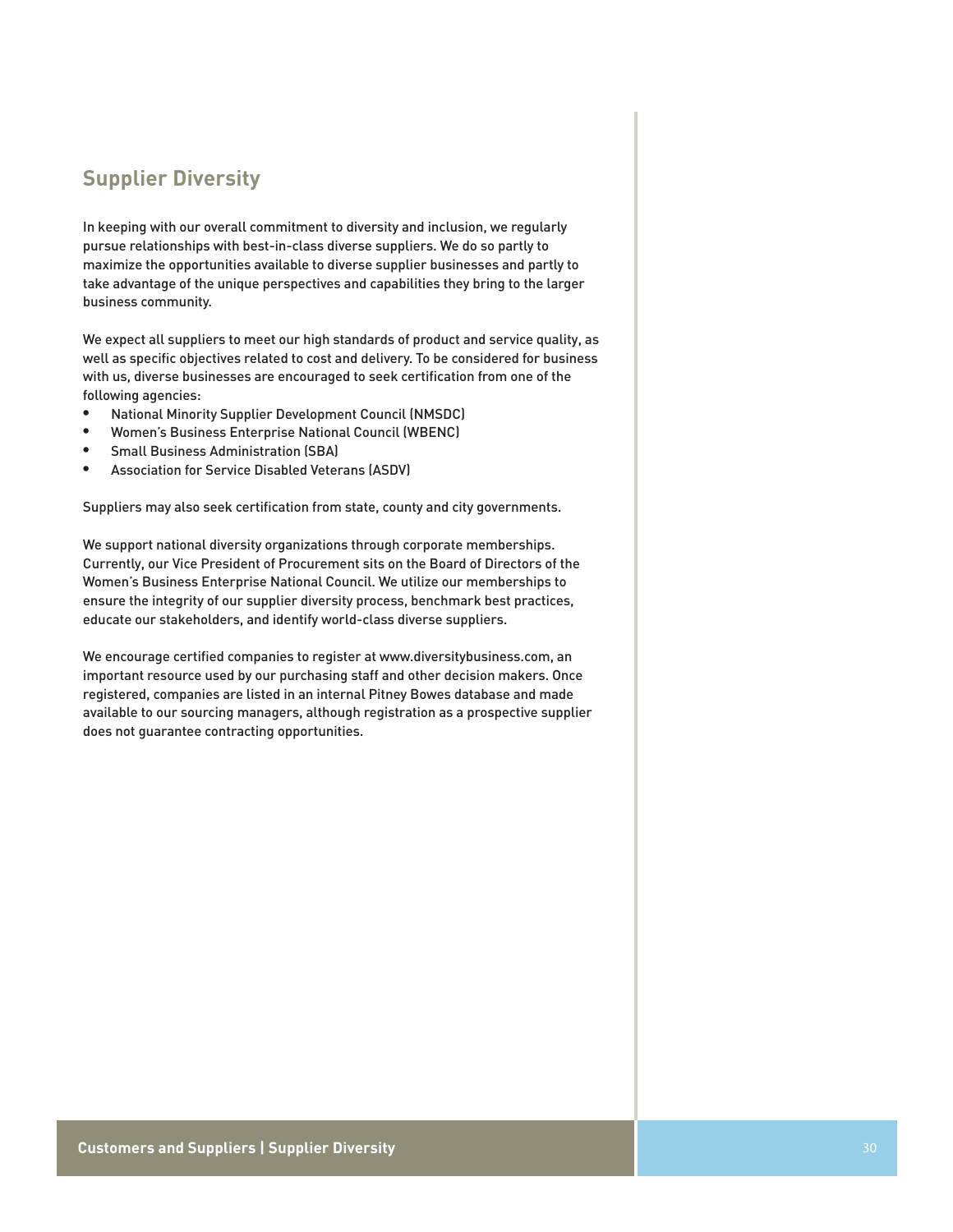# **Performance 2008**

| Supplier diversity |      |
|--------------------|------|
| <b>Target</b>      | 5%   |
| 2007               | 4.9% |
| 2008               | 4.7% |

% of supplier spend with certified women- or minority-owned businesses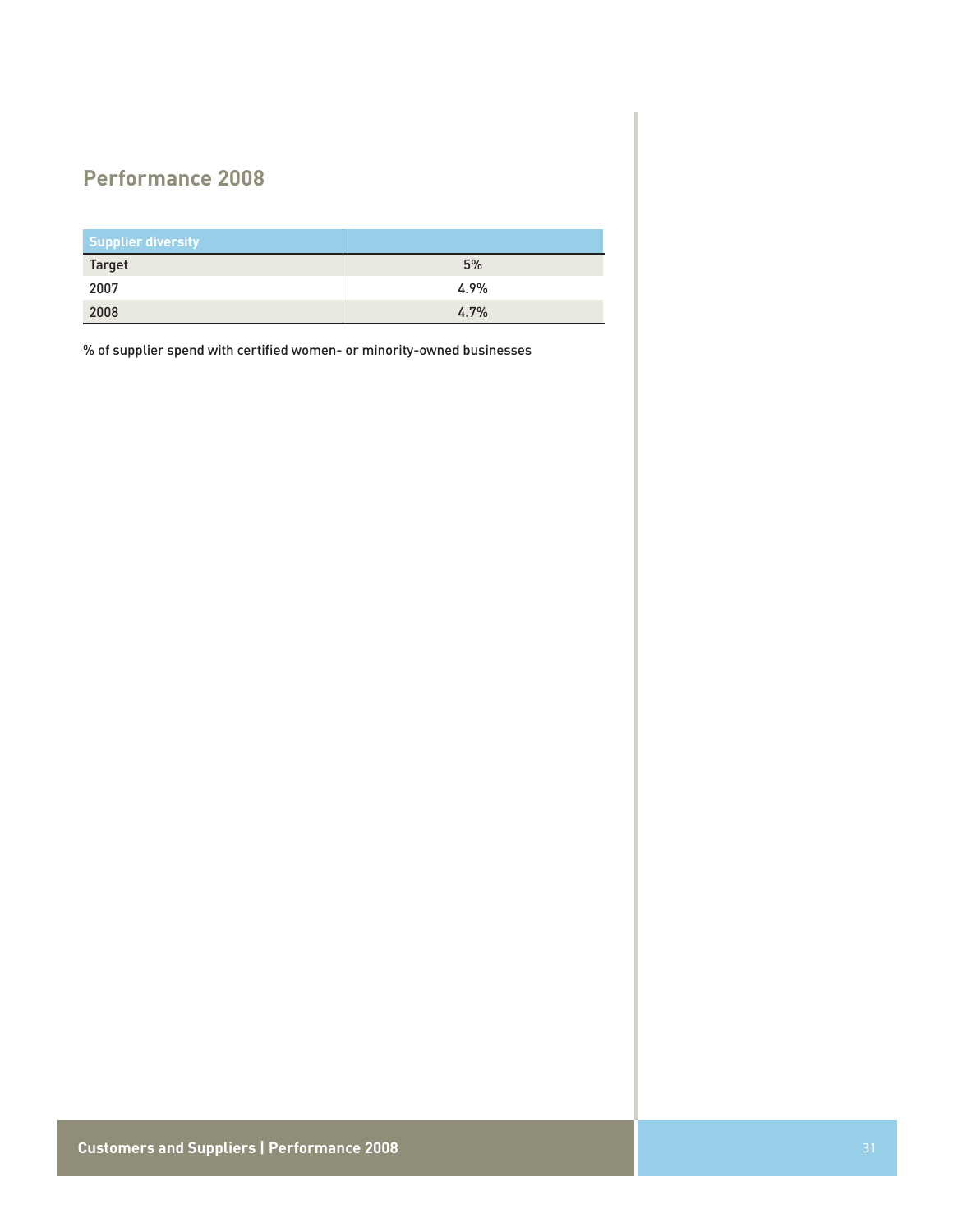![](_page_31_Picture_0.jpeg)

# **Community**

Pitney Bowes is dedicated to investing in the communities we serve.

![](_page_31_Picture_3.jpeg)

2008 Corporate Responsibility Report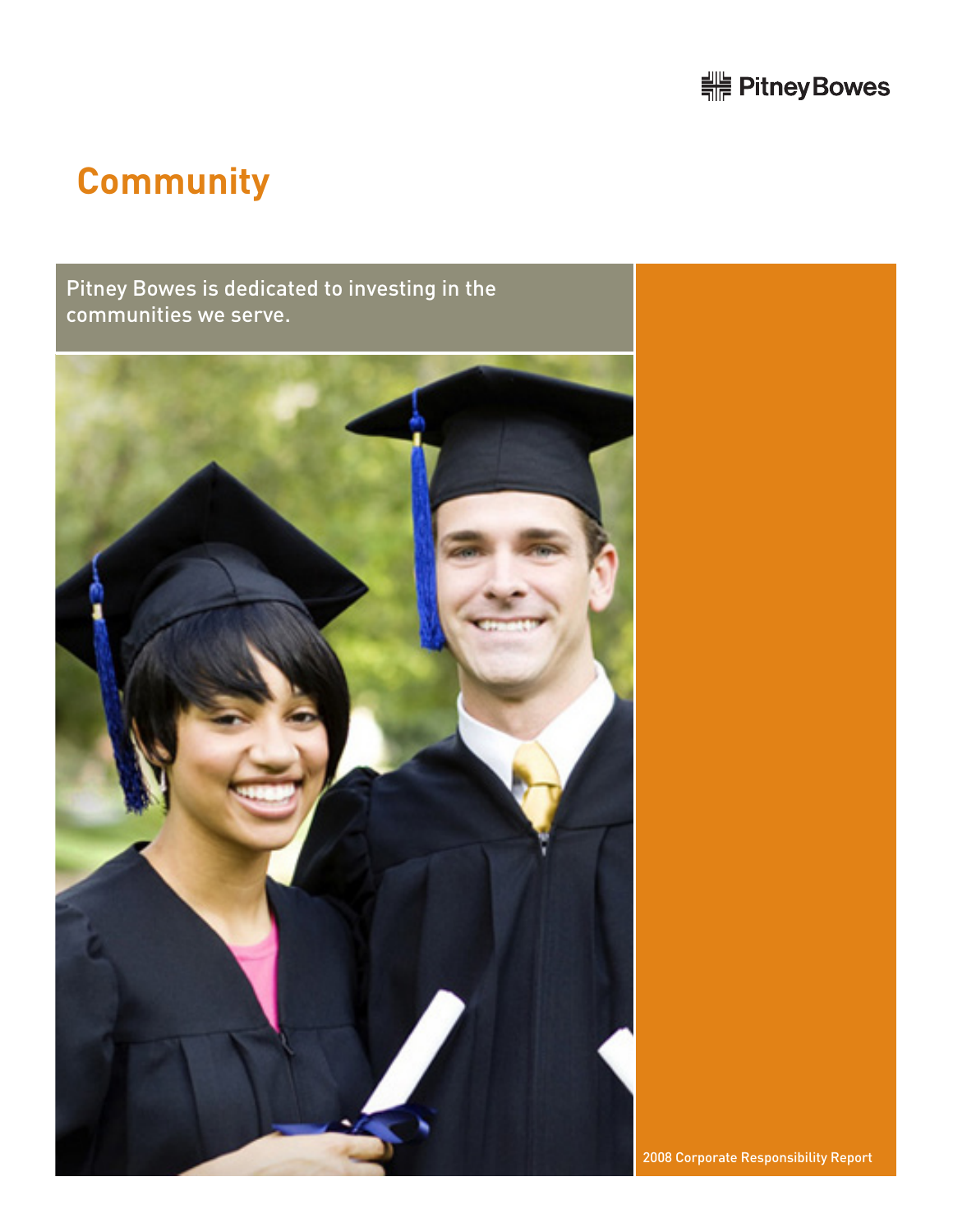# **Community**

Pitney Bowes is dedicated to investing in the communities we serve. Through the Pitney Bowes Foundation and corporate contributions, we provide grants and matching gifts to worthy causes. We align our philanthropic giving with our corporate mission, with a focus on supporting literacy and education. We encourage employee involvement, and our employees donate thousands of hours each year in support of literacy programs and other community initiatives.

## **Literacy and Education**

We provide funding to non-profits working on literacy and education. Our special focus is on programs designed to help close the achievement gap and strengthen the future workforce. Programs include after-school and summer reading programs, mentoring and job training.

## **Employee Involvement**

Our employees dedicate time and money to support causes they care about and help transform our communities. We support their charitable efforts in several ways:

- Matching grants—We conduct annual giving campaigns in the United States, the United Kingdom and Canada that permit employees to make charitable contributions via payroll deduction.
- *Volunteering*—We support employees' volunteer efforts through grants to the organizations where they volunteer, and through grants to volunteer project teams to cover materials and supplies.
- Local community support-We support our communities where we live and work through grants made by teams of Pitney Bowes employee volunteers.
- *Disaster relief*—The Pitney Bowes Relief Fund, financed by employee contributions and company matching funds, helps to ensure that employees have access to essentials in times of catastrophic need.

### **Performance 2008**

We report on total giving through the Pitney Bowes Foundation and corporate contributions.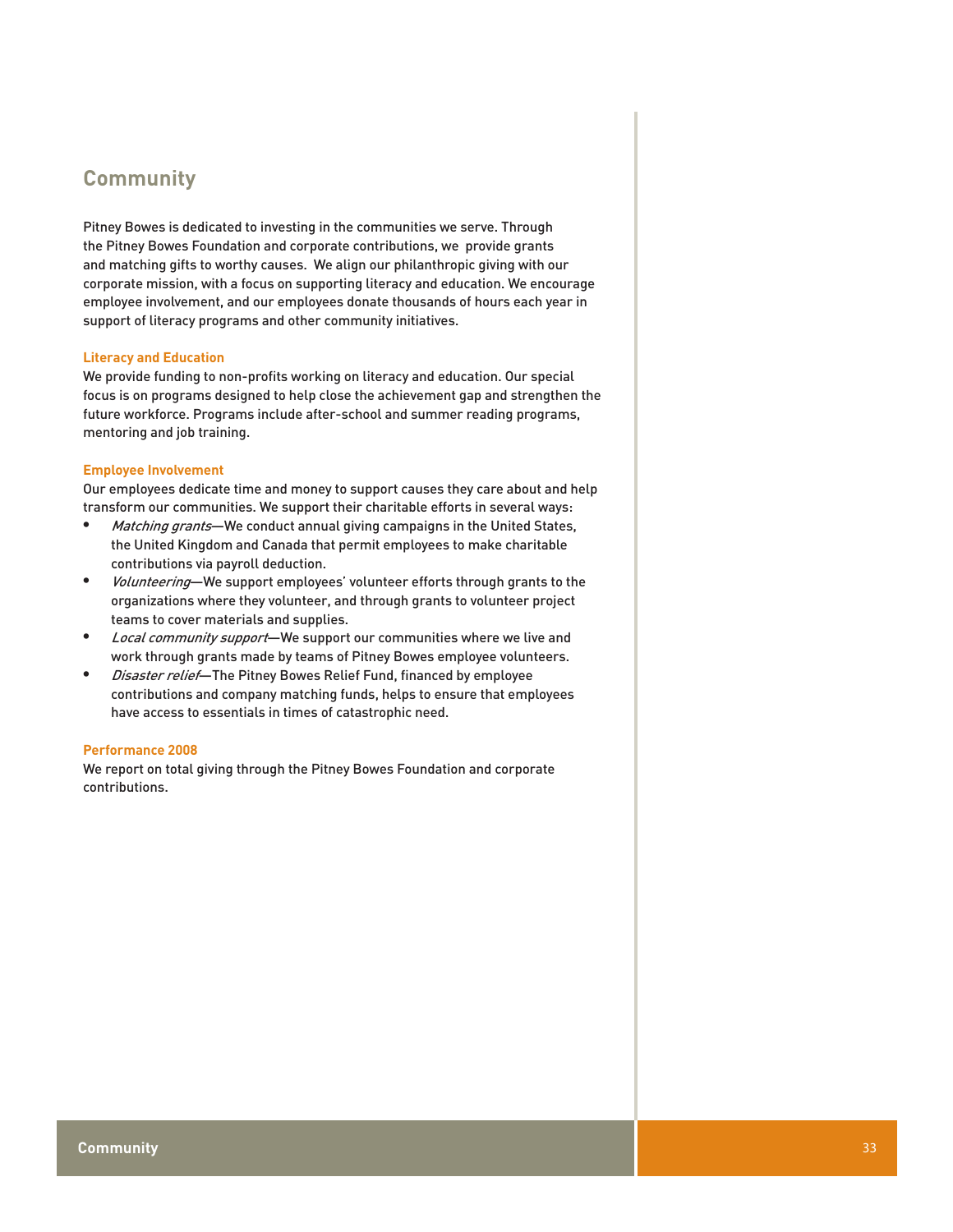# **Literacy and Education**

Literacy and education are essential for everyone's success and vital to the economic well-being of communities. Having built a global business on improving the effectiveness of written communication, Pitney Bowes has a vital interest in literacy and education. We also believe that by supporting literacy and education programs, we can improve countless lives and strengthen the fabric of communities everywhere we are involved. Each year we grant \$1.4 million to organizations working on these issues, with a particular focus on programs aimed at closing the achievement gap and preparing the workforce of tomorrow.

Our employees are equally passionate about this commitment and apply their energy and experience to help children, families, schools and related charities through thousands of hours of volunteer time every year.

In the United States, we make 60-80 grants each year, focused on communities where we have a presence and where the population is underserved or at risk. Many of the programs we support focus on children from the pre-kindergarten level (about age three) up through elementary and middle school (about age twelve). We support school-year enrichment initiatives such as Head Start, mentoring and after-school homework support, as well as summer learning opportunities to help consolidate gains made during the school year and minimize losses over the summer vacation. We also support programs at the high school level and beyond, including mentoring, job training and GED courses.

### **Some of the organizations and programs we support:**

- **• Reading Is Fundamental**  Care to Read, book distributions programs and help for young children and their caregivers.
- **Network For Teaching Entrepreneurship** Summer Biz Camps, global organization that helps young people from low-income communities build skills and unlock their entrepreneurial creativity.
- **National Urban League youth education programs**
- **ProLiteracy** initiative to build workforce readiness
- **National Literacy Trust (U.K.) Pushing the Envelope initiative**
- **Everybody Wins! USA** Power Lunch literacy and mentoring program

## Case Study

Reading is Fundamental (RIF) helps motivate young children to read by working with children, their parents, caregivers and community members to make reading a fun and beneficial part of everyday life. For several years we have supported RIF in a number of ways, from having one of our senior managers serve on its Executive Committee to funding and volunteering. From 2006 through 2008, the Pitney Bowes Foundation provided support for Care to Read "train the trainer" programs in five states, reaching 290 childcare employees. We have also supported RIF book collections for kindergarten classrooms and reading programs to support summer learning.

## Case Study

NFTE provides entrepreneurship education to young people from lowincome communities to enhance their business, academic and life skills. Pitney Bowes has supported the NFTE since 2004 by helping to fund Entrepreneurship Clubs in Connecticut, Greater Boston and Washington, D.C. Entrepreneurship Clubs provide a strong enrichment curriculum taught by NFTE-certified teachers with support from business volunteer coaches and mentors. Participants create businesses, apply for bank accounts, develop products and marketing strategies and learn about business licensing and recordkeeping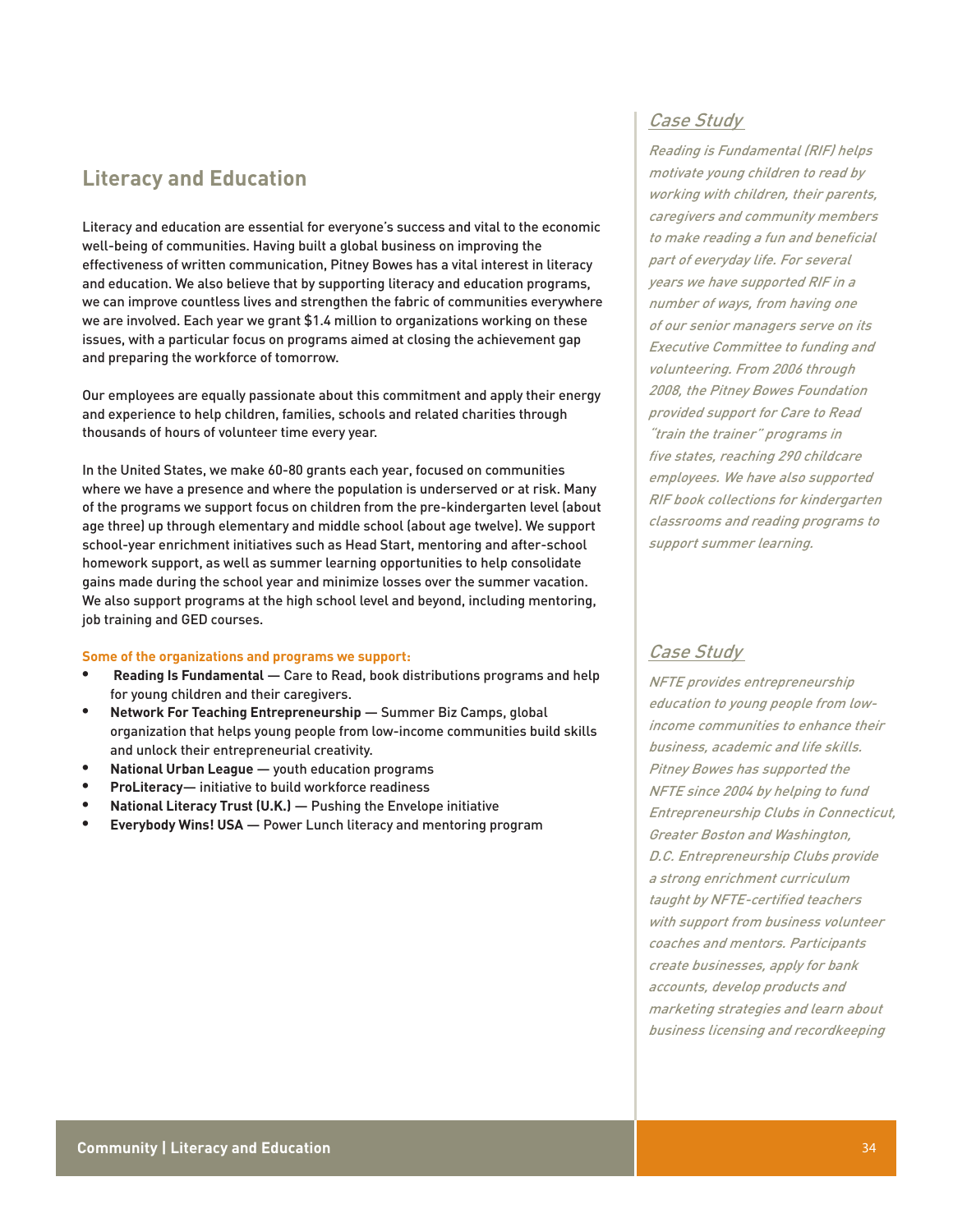# **Employee Involvement**

We know that responsible corporate citizenship helps us to attract and retain good employees. We also recognize that our people can develop useful skills outside the workplace. And we believe that encouraging greater engagement in our local communities reinforces employees' engagement in our company. For all these reasons, we encourage employees to get involved as volunteers and supporters of community organizations. In fact, in a recent employee survey, 89% of respondents indicated that it is important to them that Pitney Bowes supports employees' charitable giving and volunteer interests.

### **Match funding for employee contributions**

We encourage employees to make charitable donations, and we support their efforts by matching their contributions to eligible charities in the United States, Canada and the United Kingdom. We conduct annual giving campaigns and allow employees to contribute through payroll deduction. We match their contributions to eligible charities 100 percent.

### **Grants for volunteerism**

We provide grants to non-profit organizations in recognition of the hours individual employees contribute, and to cover the costs of supplies and materials needed for team volunteer projects. Our recognition grants start at \$125 for 25 hours of service and progress up to \$500 per year per employee for 100 hours or more of volunteering. Our team project grants support the volunteer activities of groups of three or more employees.

## **Volunteering that supports personal development**

In keeping with our strategic philanthropic focus, we offer employees structured volunteering opportunities linked to literacy and education initiatives. At the same time, we see volunteer service as an opportunity for employees to develop their skills. We encourage employees to serve on local committees and non-profit boards, and our community investment and Human Resources teams work together to match employees' personal development goals with available volunteer opportunities. We also honor employees who contribute to volunteering through our employee recognition program, the Pitney Bowes Impact Awards. In 2009 we will introduce new online resources to improve access to volunteer opportunities.

## **Local community support**

In addition to making contributions at the national level, we encourage individual Pitney Bowes facilities to contribute at their local level. In the United States, we also provide central funding for certain local initiatives selected by employee volunteer committees. Typically, these committees allocate 70 percent of the available funds to local literacy and education programs, with the remainder used to meet other community needs.

## Case Study

In 2008 Pitney Bowes teamed up with the Women's National Basketball Association (WNBA) to raise awareness and funding for literacy across the United States. Six WNBA teams—the Chicago Sky, Connecticut Sun, Los Angeles Sparks, New York Liberty, Seattle Storm and Washington Mystics—participated in the seasonlong initiative to engage fans through special seating at designated games and one-on-one "Reading Time Outs" with players and volunteers. The program reached over 1500 children at 30 events with the help of 108 Pitney Bowes employee volunteers

## Case Study

Pitney Bowes' annual Pushing the Envelope charity auction raises funds for the UK's National Literacy Trust in 2008. Now in its fifth year, the event auctions on eBay envelopes designed by some of the world's top artists, writers, illustrators, musicians and personalities.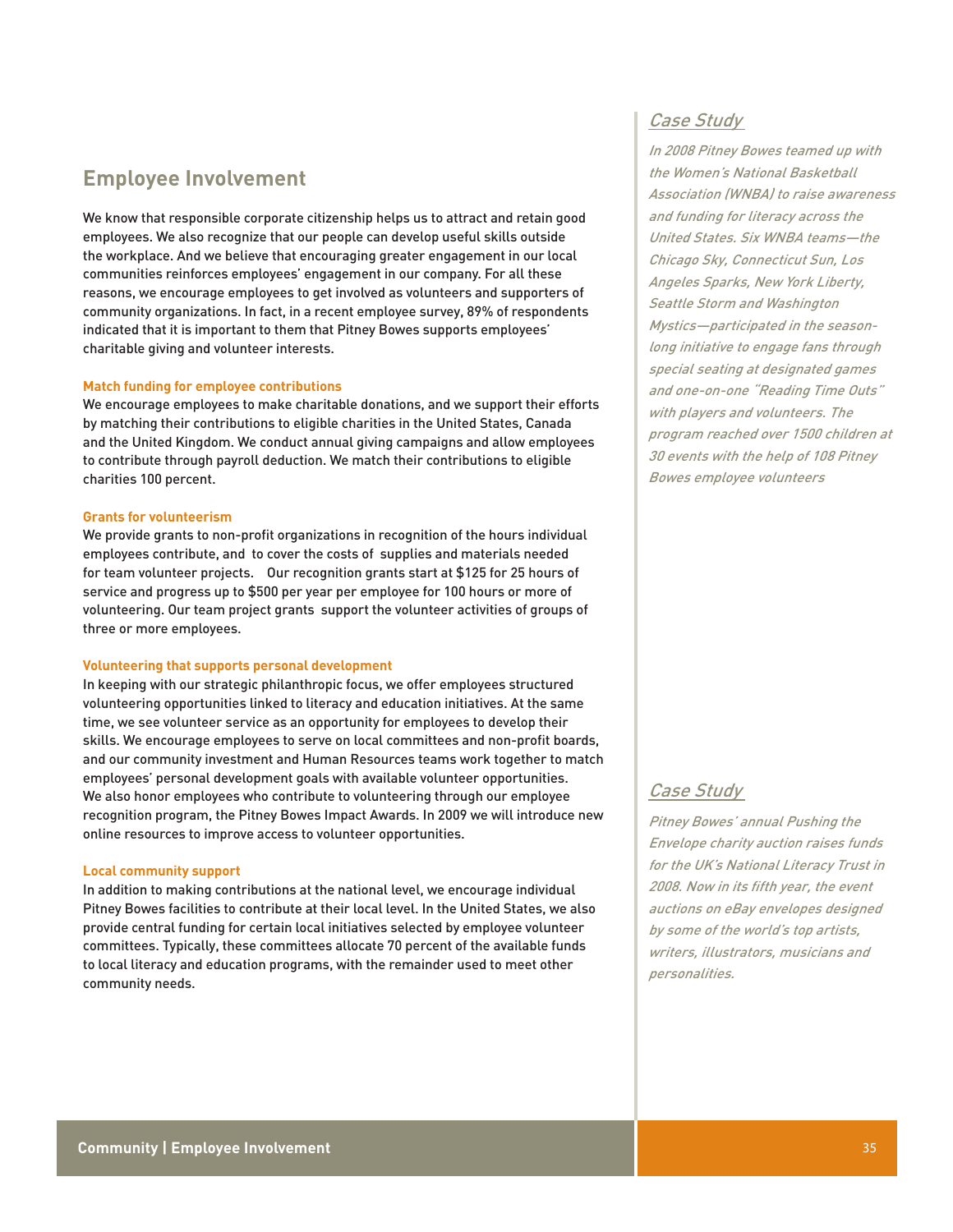#### **Disaster relief**

The **Pitney Bowes Relief Fund** was established in 1992 to provide for colleagues and others whose lives are disrupted by natural disasters or personal misfortune. Financed by employee contributions and a dollar-for-dollar company match, the fund gives recipients access to food, shelter, clothing and medical care in catastrophic situations. Pitney Bowes bears the fund's administrative costs and the Salvation Army manages its operations, ensuring that all donations directly benefit those who need assistance and that it is distributed as efficiently as possible. So far the Relief Fund has distributed more than \$1.8 million in assistance, including help for 330 families in the wake of Hurricane Katrina and more than 100 following Hurricane Gustav.

This Disaster Matching Program provided support following an earthquake in the Sichuan province of China in May 2008. The Foundation provided grants to the Red Cross, Mercy Corps and World Vision to help clear debris and reconstruct homes for more than five million people displaced by the quake.

## Case Study

For nearly 20 years, employees at our headquarters in Stamford, Connecticut have tutored local neighborhood students in the third through fifth grades. Once a week, children arrive by school bus and are met by Pitney Bowes volunteers who bring them to our cafeteria for a snack and who then work with the students on homework assignments.

## Case Study

More than 1.4 million holiday cards were received for members of the U.S. armed services, veterans and military families last year through Holiday Mail for Heroes, a joint initiative of Pitney Bowes and the American Red Cross. Messages of thanks, support and holiday cheer from all over the United States were collected, sorted and sent to service men and women at more than 300 locations around the world. The year's total of 1.4 million cards was more than double that of 2007.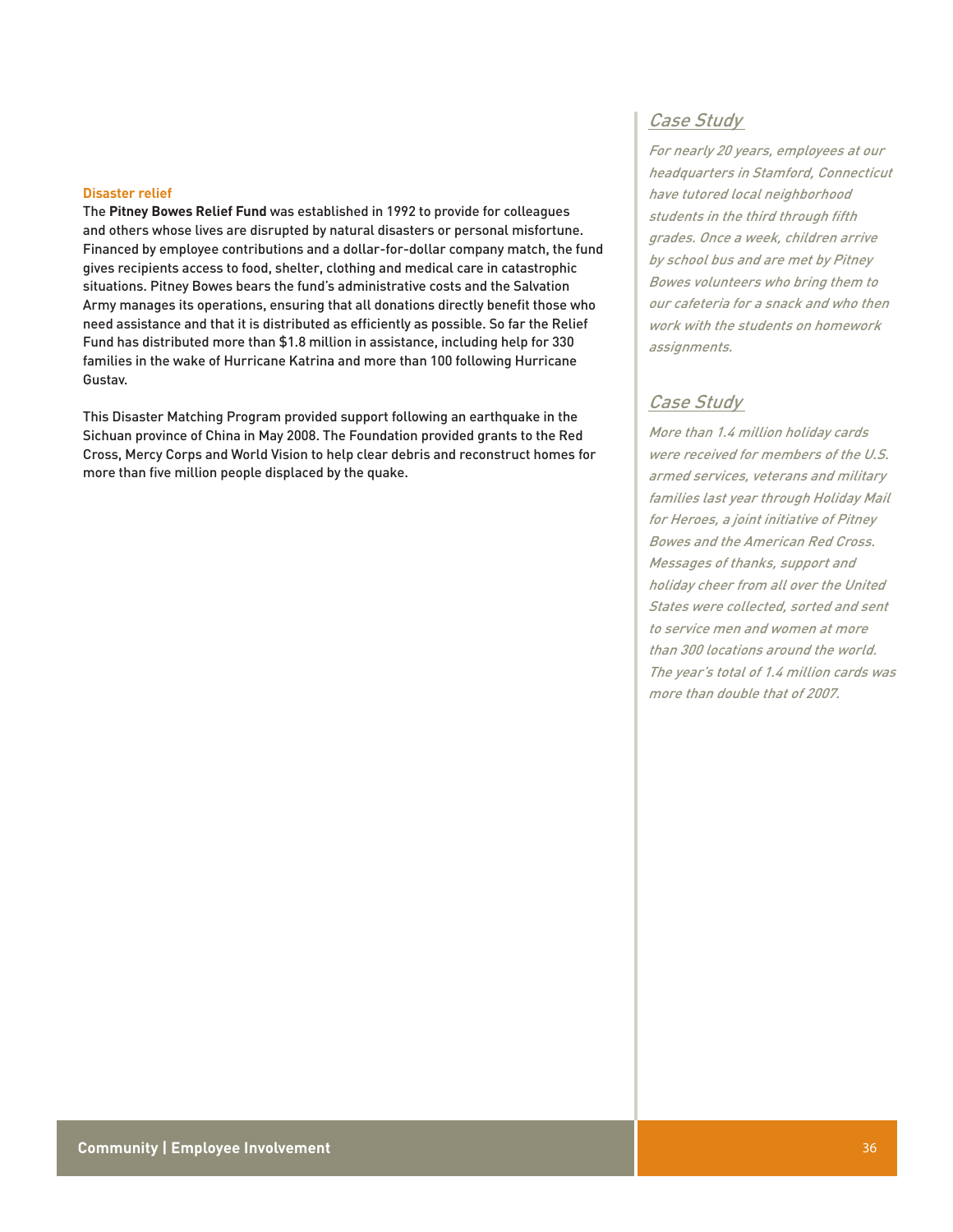# **Performance 2008**

Total Giving (Pitney Bowes Foundation & Corporate Contributions) : \$4.3 million

| <b>Literacy &amp; Education (by focus area)</b> |     |
|-------------------------------------------------|-----|
| <b>Achievement Gap</b>                          | 47% |
| <b>Workforce Preparedness</b>                   | 38% |
| Other                                           | 15% |

## **Employee Volunteerism**

Employees volunteered over 50,000 hours in 2008.

## Case Study

In March 2009, 40 headquarters employees volunteered for Junior Achievement's Job Shadow Day, an event designed to help students make a stronger connection between the workplace and their schoolwork. Each student shadowed an employee in a chosen work area, discovering what the job was actually like, what the employee had studied in school and how it had helped. Students also received educational recommendations based on their current interests. A study by the Kravis Leadership Institute in Southern California shows that students who job-shadow are more likely to finish high school and obtain a four-year degree.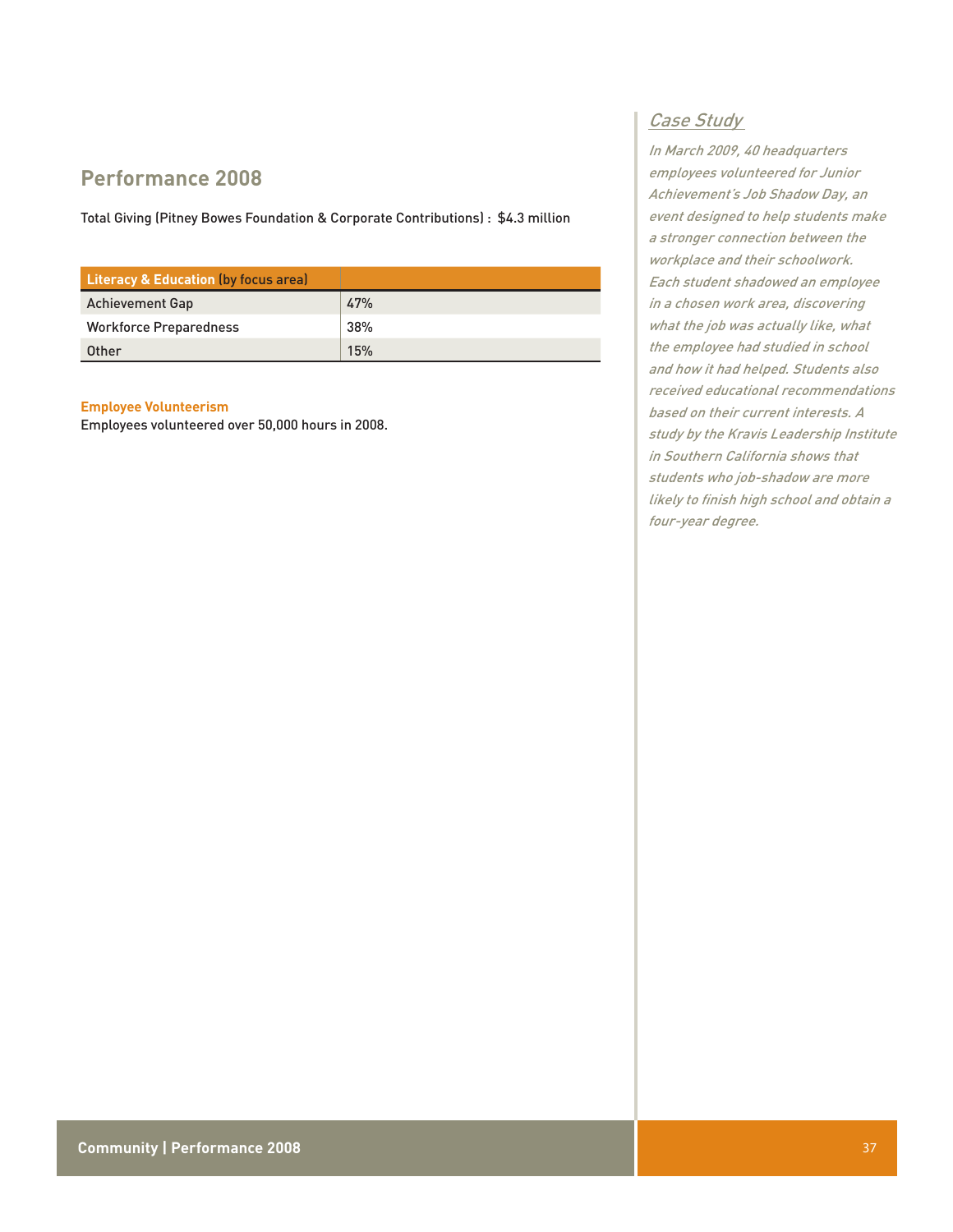# **Additional Case Studies**

## **FireLocator**

Through innovation and living our values of integrity – 'doing the right thing' – and Collaboration, Pitney Bowes Advanced Concepts & Technology group in Canada and Pitney Bowes Business Insights in Australia have made a web-based wildfire tracking application available, free of charge, to communities faced with environmental and personal disaster.

After the tragic 2007 fire season in California, PB AC&T analysis identified an opportunity to use our technology and expertise to help save lives. The resulting application, FireLocator, uses Location Intelligence to provide a complete picture of wildfire activity, combining live video and audio feeds with dynamic tracking of each fire's footprint.

A new opportunity to apply this technology arose in early 2009 as wildfires swept through the Australian bush over a weekend, cascading through the treetops and causing fatalities as people scrambled to escape without knowing which routes were safe. On the following Monday, PB AC&T in Toronto joined forces with our Business Insights group in Sydney to make FireLocator available in Australia at no charge. Having the system in place promises to make future emergencies less costly in lives and property – while boosting the profile of Pitney Bowes technology throughout Australia.

## **2008 Impact Award**

Shelton, Connecticut employee Seema Winsor was the 2008 winner of the Pitney Bowes Impact Award, in part for her work in the community. Seema, who works on new product development, sits on the Board of the Stamford Public Education Fund (SPEF) and is also a longtime volunteer with the FIRST Lego League, helping local girls' teams competes in this largely male science and technology competition. Two years ago she brought the two organizations together, setting up a Junior FIRST Lego League with SPEF funding and enlisting additional support from community centers, the local YMCA and the boys and girls club. In 2009, 22 teams and 120 children participated in the Junior expo. Pitney Bowes has supported Seema's efforts through match-funding of her volunteer hours, team grants and contributions to SPEF.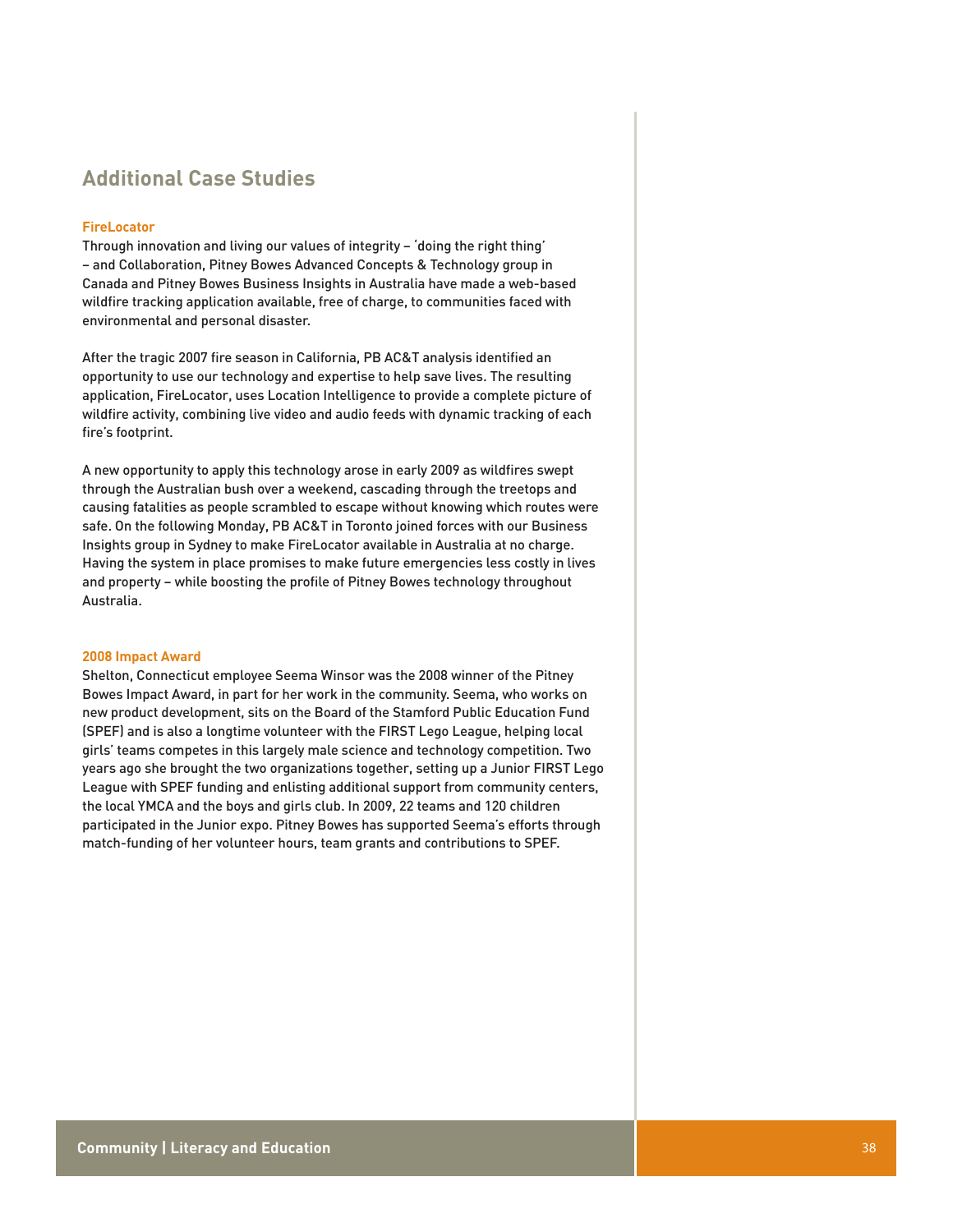#### **Local grants**

In Chesapeake, Virginia, Pitney Bowes provided a grant to the Great Bridge Primary School in 2008 to fund a Lucky Learner Club for first and second grade students who are not making satisfactory progress in reading and comprehension skills. The Club meets four times a week to provide extra help before and after school.

In Shelton, Connecticut, we supported the United Way of Eastern Fairfield County to develop its iMentor Program. The program provides in-person and online mentoring to help students improve their relationship-building skills and academic performance and thereby encourage college enrollment.

## **Flood relief**

In 2007, an unusually heavy rainstorm flooded a Pitney Bowes employee's home in Stamford, Connecticut, damaging the house and destroying most of the family's furniture, appliances, electronics and personal belongings. When the homeowner's insurance carrier refused to cover the flood loss, Pitney Bowes came through. "We were devastated. A generous check from the PB Relief Fund allowed me to pay two months of my mortgage. We were struggling to take on the expense of repairing our house and replacing all our possessions. I can't tell you how grateful I am to all the PB employees who contributed to this fund. It made all the difference in the world to us."